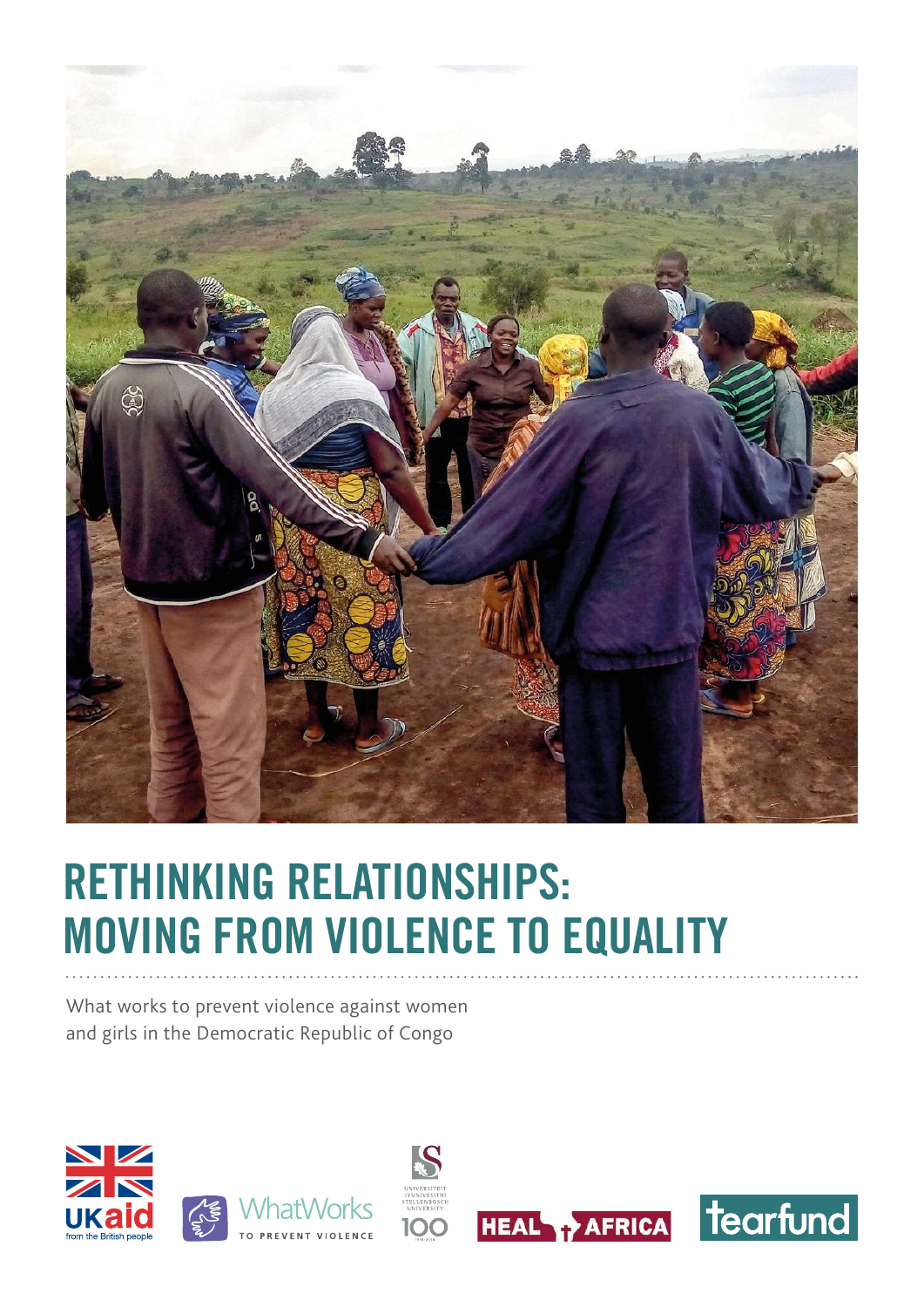## **RETHINKING RELATIONSHIPS: MOVING FROM VIOLENCE TO EQUALITY**

What works to prevent violence against women and girls in the Democratic Republic of Congo October 2019

Authors: Selina Palm, Elisabet le Roux, Elena Bezzolato, Prabu Deepan, Julienne Corboz, Uwezo Lele, Veena O'Sullivan and Rachel Jewkes

Cover photo: Participants take part in different activities as part of the gender training workshop. Uwezo Baghuma/HEAL Africa

Design: [Wingfinger](https://wingfinger.co.uk)

Citation: Palm S, le Roux E, Bezzolato E, Deepan P, Corboz J, Lele U, O'Sullivan V and Jewkes R (2019) *Rethinking relationships: moving from violence to equality. What works to prevent violence against women and girls in DRC.*

#### Acknowledgements

This report has been funded by UK aid from the UK government, via the What Works to Prevent Violence Against Women and Girls Global Programme.

The funds were managed and technical assistance provided by the South African Medical Research Council.

The views expressed do not necessarily reflect the UK government's official policies.

[www.whatworks.co.za](http://www.whatworks.co.za)

© Tearfund 2019

Published by Tearfund, 100 Church Road, Teddington, TW11 8QE, United Kingdom

[learn.tearfund.org](https://learn.tearfund.org) +44 (0) 20 3906 3906 publications@tearfund.org [facebook.com/tearfundlearn](https://www.facebook.com/tearfundlearn)

Enquiries about printed and electronic (PDF) copies of this manual should be sent to publications@tearfund.org

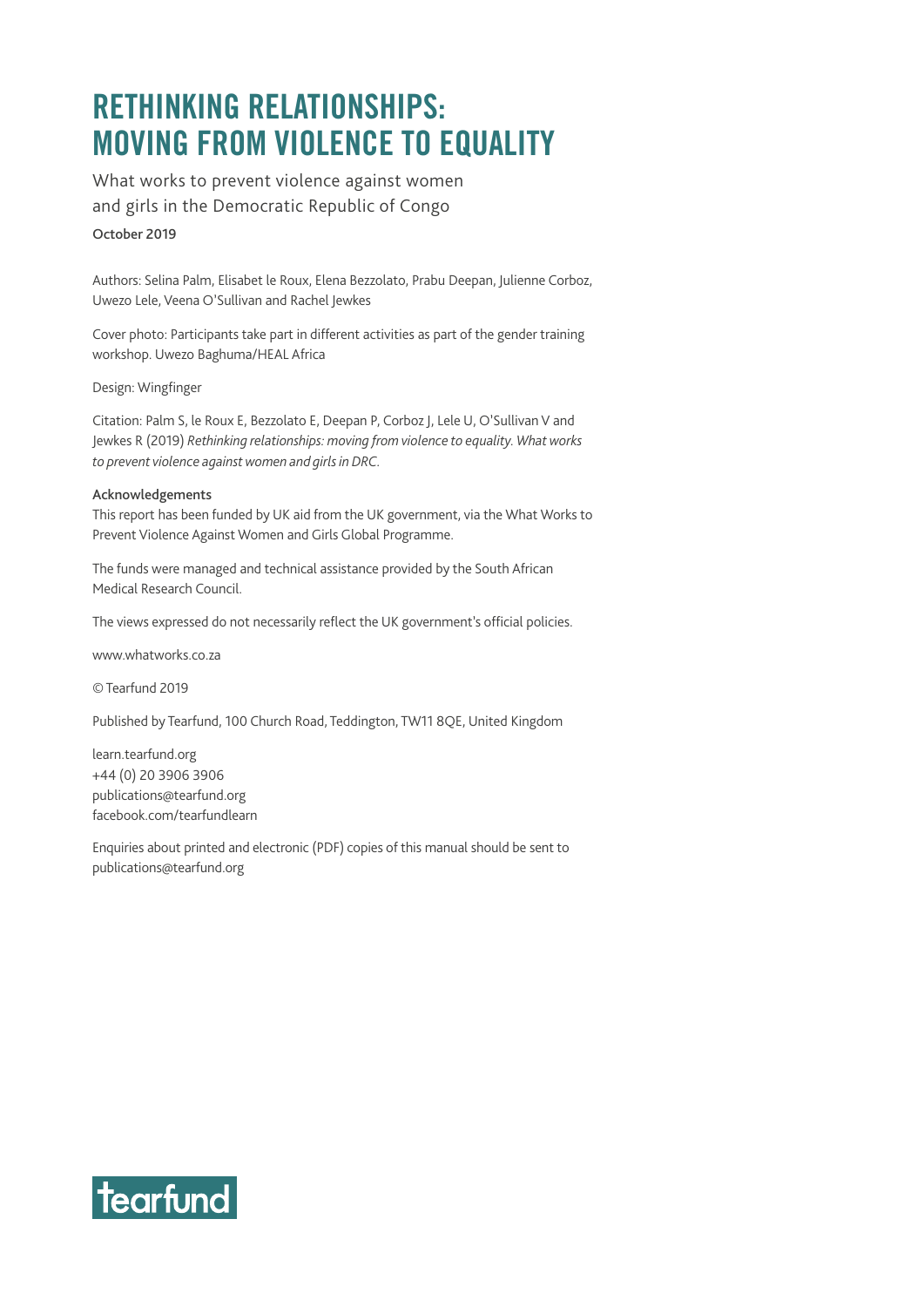## **CONTENTS**

|                  | <b>KEY MESSAGES</b>                          | $\overline{2}$ |
|------------------|----------------------------------------------|----------------|
| 1                | <b>BACKGROUND</b>                            | 3              |
| $\overline{2}$   | <b>INTERVENTION OVERVIEW</b>                 | 5              |
| 3                | <b>HOW THE RESEARCH WAS CONDUCTED</b>        | $\overline{7}$ |
| 3.1              |                                              |                |
| $\blacktriangle$ | <b>RESULTS - WHAT DOES THE DATA SHOW US?</b> | $\mathsf{Q}$   |
| 4.1              |                                              |                |
| 4.2              |                                              |                |
| 4.3              |                                              |                |
| 4.4              |                                              |                |
| 4.5              |                                              |                |
| 4.6              |                                              |                |
| 4.7              |                                              |                |
|                  |                                              |                |

## **5 CONCLUSION** 22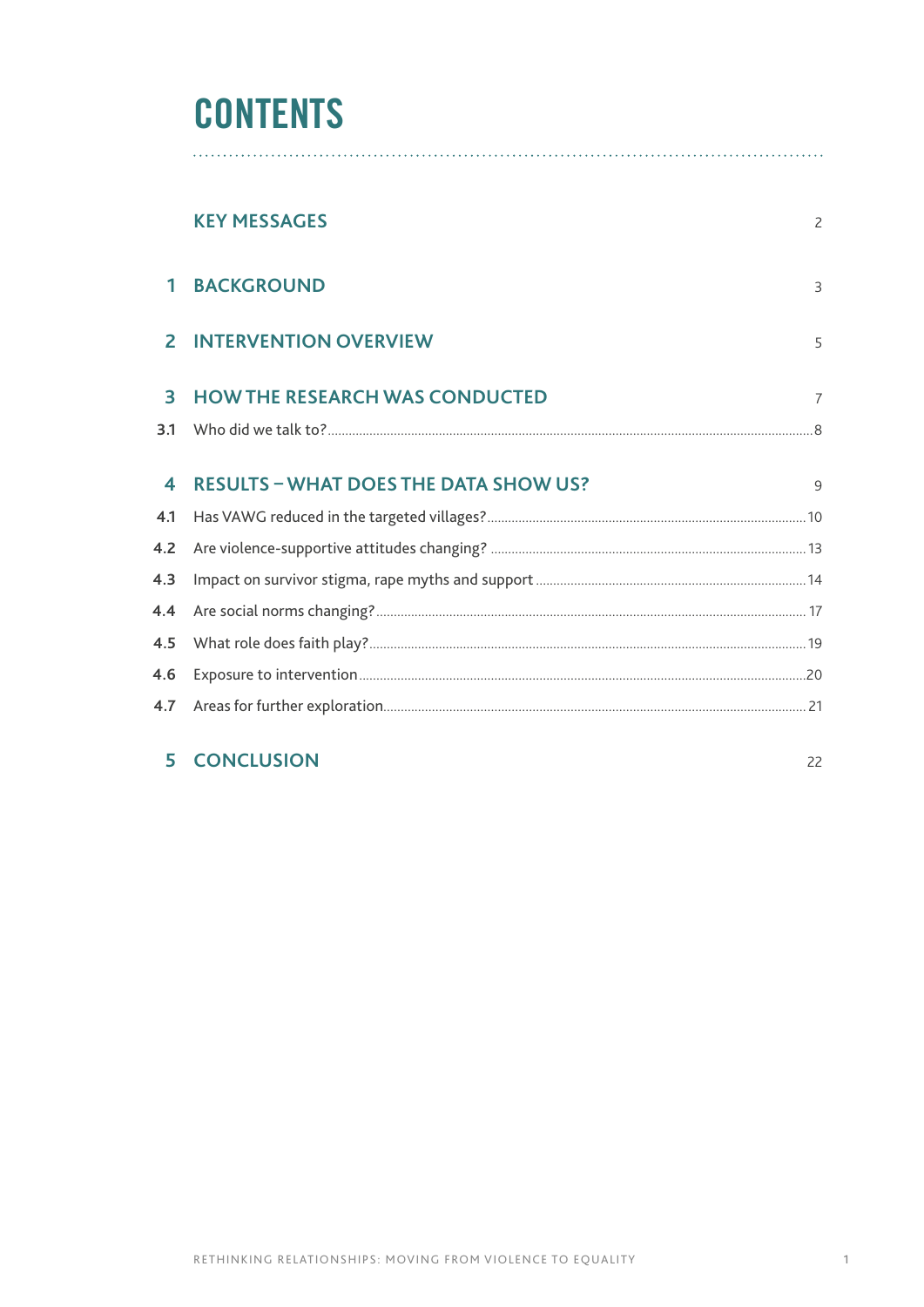## **KEY MESSAGES**

**Even in conflict-affected areas, intimate partner violence (IPV) is the most prevalent form of violence against women and girls (VAWG) and needs to be addressed alongside non-partner sexual violence.**

- **•** Almost 70 per cent of women in this study reported experiencing IPV in the past 12 months.
- **•** Rates of non-partner sexual violence (NPSV) were also very high, with 24 per cent of women reporting experiencing this in the past 12 months.

**Community-based norm change interventions show promise for the prevention of VAWG.** 

- **•** Rates of IPV dropped by more than half after two years of intervention.
- **•** There was also a more than five-fold reduction in rates of NPSV.

**Harmful social norms at the root of VAWG can shift within programmatic timeframes.**

- **•** Beliefs justifying wife-beating halved for both women and men.
- **•** Beliefs about men's entitlement to sex also reduced significantly.

**Faith leaders can have an influential positive role when meaningfully engaged in VAWG prevention and can be effective catalysts for community change.**

- **•** Faith leaders have been effective disseminators and change agents in these remote communities.
- **•** Faith actors' own attitudes and behaviours also shifted over the project, from speaking up against VAWG to role-modelling behaviour change.



**Norm change approaches can be effective in increasing support for survivors and reducing stigma. Violence prevention approaches may also be more effective when they include support for survivors.**

- **•** By endline, survivors were more willing to seek help and less likely to feel guilty for the violence they experienced.
- **•** Partners and parents were less likely to stigmatise or reject survivors.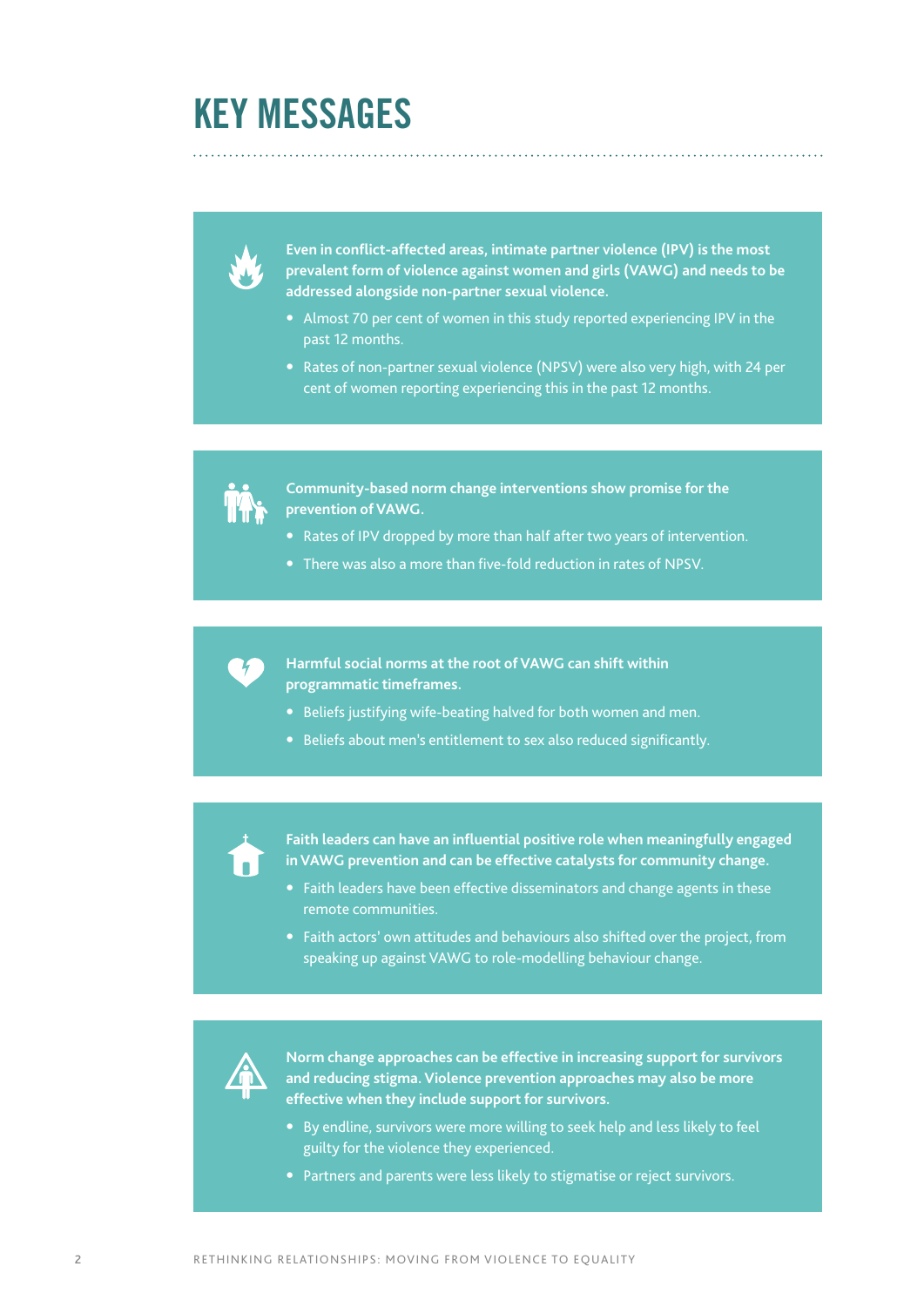The Democratic Republic of Congo (DRC) has experienced years of conflict. Millions have died or been displaced with a collapse of basic services. While the First Congo War (1996–1997) and the Second Congo War (1998–2003) are long past, conflict-related violence continues. Violence against women and girls (VAWG) is estimated to be very high. Conflict has increased all forms of VAWG, including sexual violence perpetrated by rebels, militia, soldiers, peacekeepers and civilians, as well as intimate partner violence (IPV) in the home. Congolese society is also characterised by gender inequality with widespread impunity for perpetrators of sexual violence.<sup>1</sup>

While the media often portray sexual violence as militia-related, findings of various studies, including the present one, suggest otherwise. Promundo's International Men and Gender Equality Survey (IMAGES) found that IPV is more prevalent than non-partner sexual violence (NPSV), with 45 per cent of women in eastern DRC reporting having ever experienced physical IPV and 49 per cent reporting having ever experienced sexual IPV. Rape as part of conflict is also high, reported by 22 per cent of women.<sup>2</sup> The 2014 Demographic and Health Survey found that 57 per cent of ever-married 15–49-year-old women reported having ever experienced any type of IPV (physical, emotional or sexual) and 16 per cent reported experiencing sexual IPV or NPSV in the past 12 months.<sup>3</sup> Violence against women and girls in DRC is thus not only a weapon of war but is 'used as a weapon in daily life to oppress and abuse women and girls across the whole country'.<sup>4</sup>

Although little is known globally about the relationship between NPSV and IPV in conflict, several studies conducted in DRC have indicated that exposure to conflict and conflict-related stress are key drivers of men's perpetration of IPV, and that men who reported perpetrating NPSV during conflict were significantly more likely to have perpetrated any IPV, including sexual IPV. $5$ 

There is high faith adherence in DRC, with an estimated 79 per cent of the population Christian and 9 per cent Muslim.<sup>6</sup> Religious institutions are some of the few functioning organisations left in many parts of the country, which has been deeply affected by conflict, and are often the main group that citizens belong to. They also hold authority as informal providers of social services where the state has little capacity.<sup>7</sup>

Given the prominence of faith in people's daily lives, faith leaders and faith communities have huge potential to help prevent VAWG. Religion shapes the values that people and communities hold, and creates groups connected through common beliefs. Faith leaders, particularly in many African contexts, are accorded moral authority by both followers and the wider community. Local faith leaders influence attitudes and cultural and social norms, including notions of masculinity, femininity and gender roles as they relate to VAWG. They are key opinion leaders present over the long term in remote, conflict-affected communities and are often turned to in times of distress, including by survivors needing support.

Despite the important role of faith leaders and groups, they often contribute to silence and shame around VAWG, reinforce harmful attitudes about men and women and their relationships, especially within marriage, and contribute to normalising some forms of VAWG. Faith groups are part of a wider cultural context that

<sup>1</sup> Freedman J (2011) 'Explaining sexual violence and gender inequalities in the DRC'. *Peace Review: A Journal of Social Justice.* 2011; 23:170–175.; Meger S (2010) 'Rape of the Congo: Understanding sexual violence in the conflict in the Democratic Republic of Congo'. *Journal of Contemporary African Studies.* 2010; 28(2):119–135.

<sup>2</sup> Slegh H, Barker G and Levtov R (2014) *Gender relations, sexual and gender-based violence and the effects of conflict on men and women in North Kivu, Eastern DRC: Results from the International Men and Gender Equality Survey (IMAGES).* Washington, DC and Cape Town: Promundo-US and Sonke Gender Justice

<sup>3</sup> MPSMRM, MSP and ICF International (2014) *Enquête Démographique et de Santé en République Démocratique du Congo 2013–2014.* Rockville, Maryland, USA: MPSMRM, MSP et ICF International. <https://dhsprogram.com/pubs/pdf/FR300/FR300.pdf>

<sup>4</sup> Loots L (2014) *Transforming masculinities: Great Lakes Region summary report: Social attitudes and practices of men in relation to gender.* [www.wewillspeakout.org/wp-content/uploads/2014/06/Transforming-masculinities-English-FINAL.pdf](https://www.wewillspeakout.org/wp-content/uploads/2014/06/Transforming-masculinities-English-FINAL.pdf)

<sup>5</sup> Slegh H, Barker G and Levtov R (2014) *Gender relations, sexual and gender-based violence and the effects of conflict on men and women in North Kivu, Eastern DRC: Results from the International Men and Gender Equality Survey (IMAGES).* Washington, DC and Cape Town: Promundo-US and Sonke Gender Justice; Tankink M and Slegh H (2017) *Living peace in Democratic Republic of the Congo: An impact evaluation of an intervention with male partners of women survivors of conflict-related rape and intimate partner violence.* Washington, DC: Promundo-US.

<sup>6</sup> Adogla EC (2007) *Religiously remapped 3.0: Mapping religious trends in Africa.*

<sup>7</sup> Whetho A and Uzodike UO (2008) 'Religious networks in post-conflict Democratic Republic of the Congo: a prognosis'. *African Journal on Conflict Resolution.* 2008; 8(3):57–84.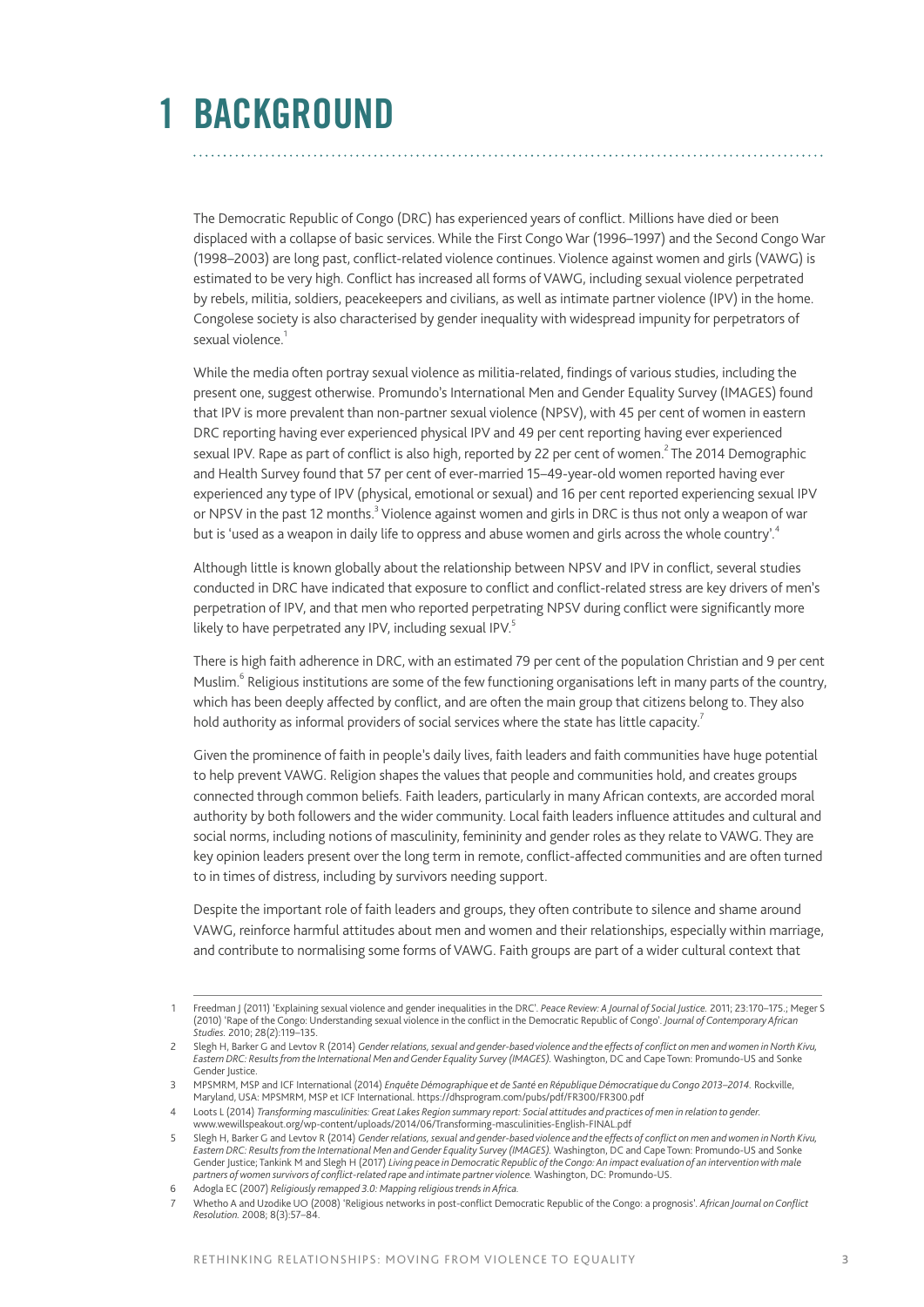influences religious practices and can provide justification and endorsement of harmful norms. Lack of knowledge and taboos among faith leaders can prevent them from engaging positively and can reinforce the tolerance of violence, perpetuating patterns of stigma and shame and preventing survivors from reporting or seeking services for fear of rejection, isolating them from their own communities. The World Council of Churches (WCC), to which many Congolese churches belong, condemned this complicit role in sexual violence and a refusal by churches to address it. $^8$  This signals increased acknowledgement by high-level religious bodies of the severity of this issue and the need for churches to use their influence to prevent and respond to violence.

In the present study, the baseline prevalence of IPV was identified as approximately two in three women (69 per cent) and NPSV as approximately one in five women (21 per cent) in the target communities. The baseline study also indicated that more than 95 per cent of respondents surveyed identified as belonging to a religion, 83 per cent of whom stated that their faith was important or very important to them. $^9$  The high prevalence of both IPV and NPSV and their interconnection in conflict, and the important role of faith among members of target communities, shaped the project's focus on shifting harmful social and gender norms and practices around VAWG, with particular emphasis on engaging faith groups and leaders in preventing IPV. The approach taken was to first invest in accompanying faith leaders themselves to go on a journey of awareness and change, and secondly to reach others within their own faith group and in the wider community.



Ituri Province, DRC. Photo: Prabu Deepan/Tearfund

<sup>8</sup> World Council of Churches statement on sexual violence against women in the Democratic Republic of Congo; 2009. [www.oikoumene.org/en/](http://www.oikoumene.org/en/resources/documents/central-committee/geneva-2009/reports-and-documents/report-on-public-issues/statement-on-sexual-violence-against-women-in-the-democratic-republic-of-congo.html) [resources/documents/central-committee/geneva-2009/reports-and-documents/report-on-public-issues/statement-on-sexual-violence-against](http://www.oikoumene.org/en/resources/documents/central-committee/geneva-2009/reports-and-documents/report-on-public-issues/statement-on-sexual-violence-against-women-in-the-democratic-republic-of-congo.html)[women-in-the-democratic-republic-of-congo.html](http://www.oikoumene.org/en/resources/documents/central-committee/geneva-2009/reports-and-documents/report-on-public-issues/statement-on-sexual-violence-against-women-in-the-democratic-republic-of-congo.html)

Sandilands M, Jewkes R, Baghuma Lele U and Scott N (2017) *Does faith matter? Faith engagement, gender norms and violence against women and girls in conflict-affected communities: baseline research in Ituri Province, Democratic Republic of Congo.* Tearfund, UK.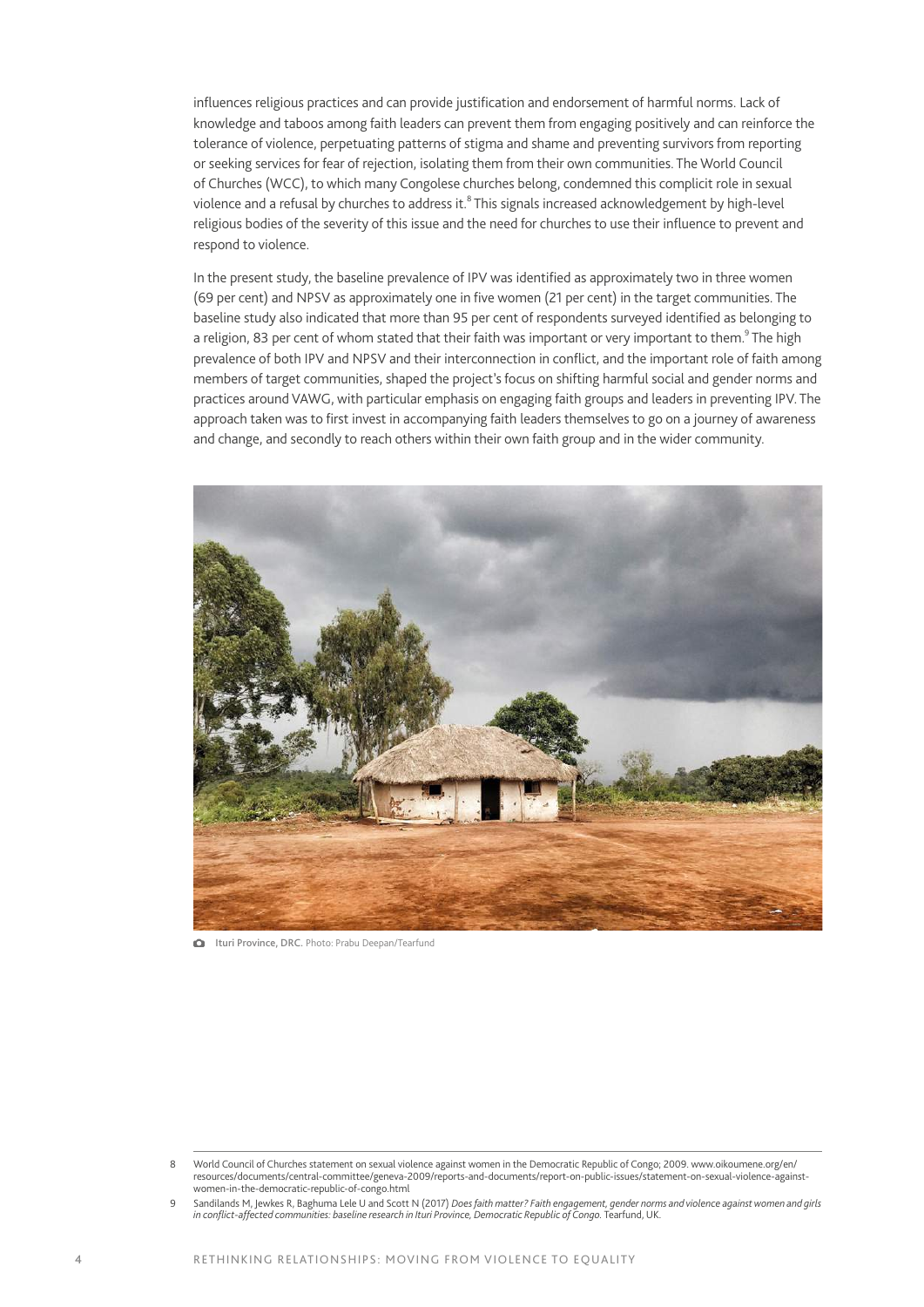## **2 INTERVENTION OVERVIEW**

Between 2015 and 2017, over 24 months, Tearfund conducted a project with Congolese partner HEAL Africa<sup>10</sup> in 15 conflict-affected villages in Ituri Province, DRC. Called 'Engaging with Faith Groups to Prevent Violence Against Women and Girls in Conflict-affected Communities',<sup>11</sup> the project's theory of change is outlined in Figure 1 on page 6.

The intervention had three core components, detailed below. First, it equipped local faith leaders and other selected community members as change agents to speak out and mobilise communities to prevent VAWG through tackling its root causes. Seventy-five faith leaders<sup>12</sup> (both men and women) were trained over five sessions of two to three days each, through a faith-based curriculum that included scriptural reflections, faith references and language adapted to tailor relevant concepts to people's local contexts.<sup>13</sup> Faith leaders were then encouraged to incorporate what they had learned into their existing activities, such as sermons, prayer groups, youth groups and counselling. The selection process and workshop design encouraged equal participation of men and women in the faith leaders' workshops.

Secondly, 15 men and 15 women (including lay leaders of youth, women's or men's groups) were trained over three sessions of five days each as 'Gender Champions' to engage men and women in the wider community through a series of 'Community Dialogues' for six weeks per cycle. Each Gender Champion recruited and facilitated Dialogues for eight to ten men and women respectively, addressing different weekly themes.

Thirdly, local Community Action Groups (CAGs) were set up, engaging 225 community members who committed to facilitate a safe environment and access to services for survivors.<sup>14</sup> A Healing of Memories workshop<sup>15</sup> was conducted with 24 survivors and nine community members.

Faith leaders, Gender Champions and CAGs engaged in their respective spaces of change within their communities, mutually reinforcing their messaging to reshape men's and women's attitudes towards rejecting and acting against VAWG, and to reduce stigma faced by survivors, enabling them to seek support. All these actors have been supported and mentored throughout the implementation period by project staff, to reinforce and monitor their understanding and internalisation of the process, and oversee dissemination activities.

The project also strengthened referrals and other supportive measures at health clinics. The aim was to reduce VAWG and facilitate sustained changes in social norms related to VAWG, so that violence becomes unacceptable, survivors are supported and men and women form gender-equitable, violence-free relationships.

12 Faith leaders were men and women in a position of formal or informal leadership, from Christian and Muslim faiths.

<sup>10</sup> HEAL Africa is a Congolese NGO that operates to improve the health and well-being of the community through training medical doctors, health workers and community activists in fields such as physical, spiritual and community recovery. Tearfund is a Christian relief and development<br>INGO that has been working in DRC for over 30 years and since 2011 has been focus its programming.

<sup>11</sup> Funded by the UK government, under the What Works to Prevent Violence Against Women and Girls Global Programme.

<sup>13</sup> For more on Tearfund's Transforming Masculinities approach and tools, see: [https://learn.tearfund.org/en/themes/sexual\\_and\\_gender-based\\_](https://learn.tearfund.org/en/themes/sexual_and_gender-based_violence/changing_gender_norms) [violence/changing\\_gender\\_norms](https://learn.tearfund.org/en/themes/sexual_and_gender-based_violence/changing_gender_norms)

<sup>14</sup> Gender Champions and CAG members were an equal split of men and women, and of any faith or none.

<sup>15</sup> This workshop offers a restorative process for survivors of trauma. See: [www.healing-memories.org](https://www.healing-memories.org)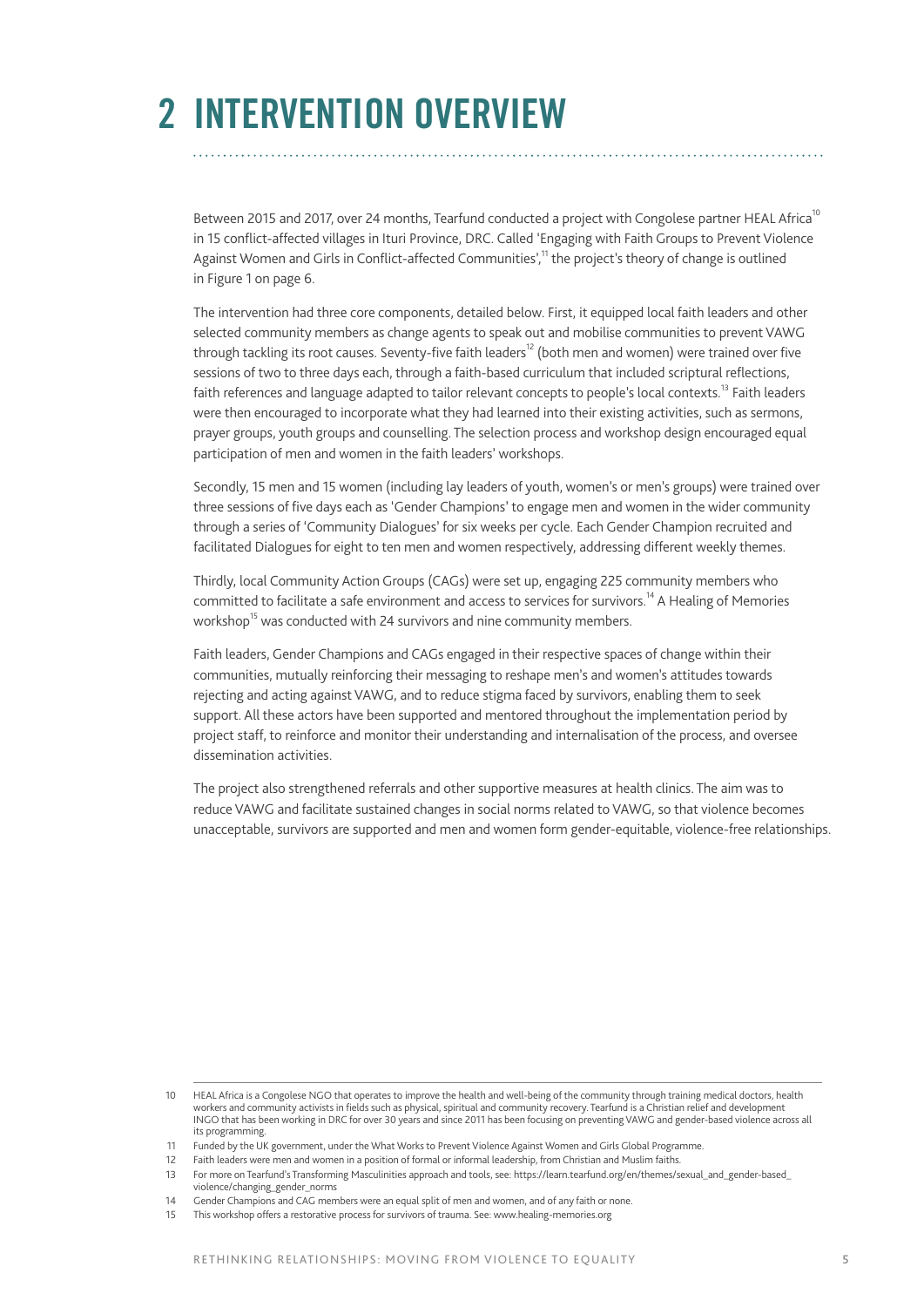

6 RETHINKING RELATIONSHIPS: MOVING FROM VIOLENCE TO EQUALITY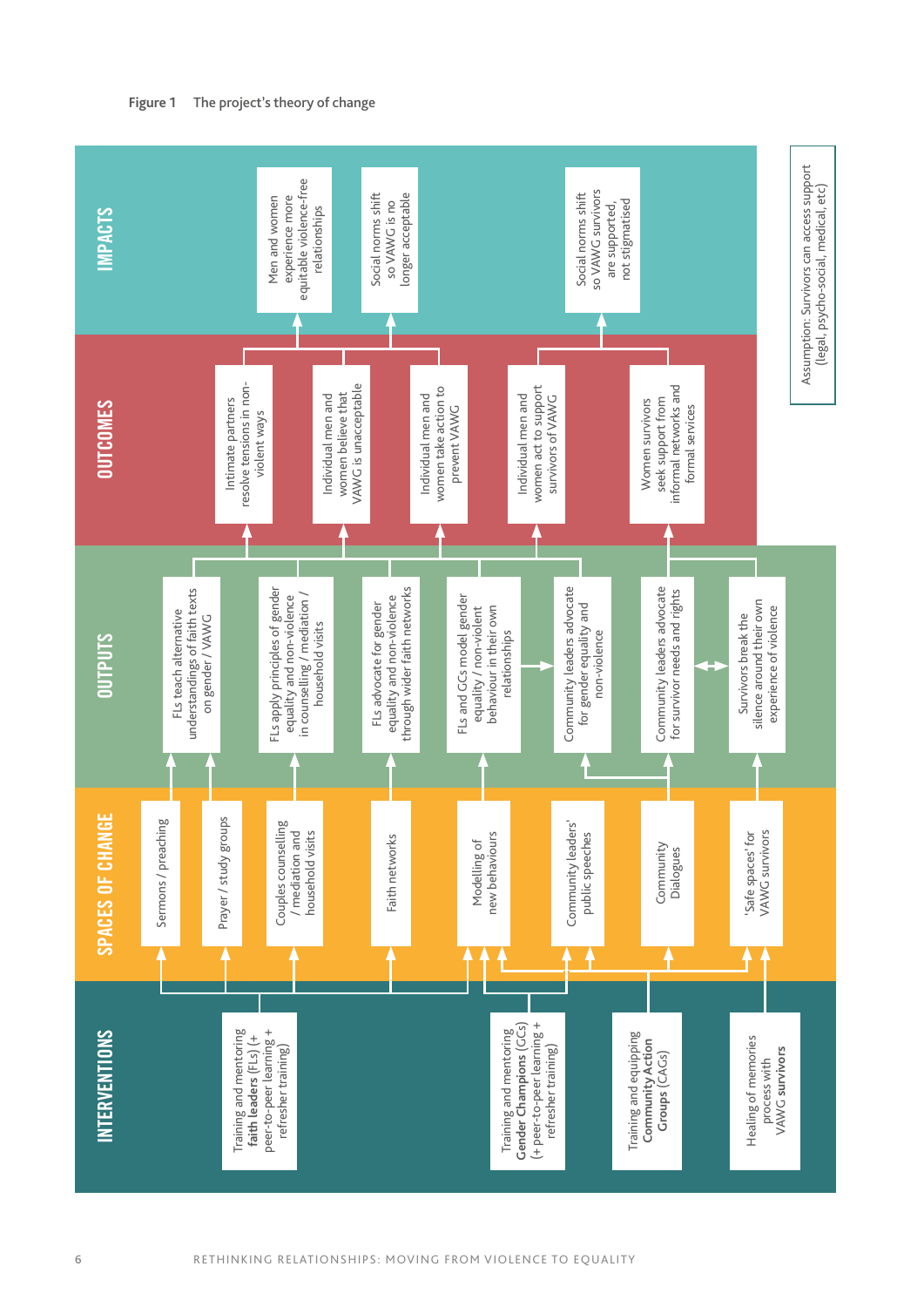# **3 HOW THE RESEARCH WAS CONDUCTED**

The research used a mixed-methods approach including a longitudinal qualitative panel study and two household surveys at baseline and endline. It was independently conducted by the Unit for Religion and Development at Stellenbosch University, South Africa. The household surveys were conducted by Gamos, a UK-based company specialising in quantitative impact assessment.

These household surveys were carried out within the 15 communities at two evaluation time points. The baseline survey was implemented in mid-2015 and the endline survey was implemented in late 2017, with 29 months between the two evaluation points. Men and women were randomly selected and interviewed face-to-face at the household level by local Congolese assessors using a questionnaire in French or Kilendu. At baseline, 769 household interviews were conducted (369 men and 400 women). At endline, the sample was increased by almost 50 per cent, with 1,218 people (599 men and 619 women) interviewed. Information was collected using hand-held electronic devices, with sensitive questions about experience or perpetration of violence self-administered. Data sets were seen to be broadly comparable with samples from the same area and use of similar sampling methods, with the endline sample being slightly older, and more educated and food secure than the baseline sample.

Qualitative data was also collected through interviews and focus group discussions with project actors and community members at eight-monthly intervals (four visits). Learnings from the qualitative data informed the project in real time;<sup>16</sup> for example, the panel interviews started showing that despite the distribution of chores in the household shifting, women were still expected to get permission from their husbands to participate in activities outside the home. Consequently, specific points about women's mobility were added to the following cycle of Community Dialogues to address the challenge.



Nehemiah Committee, cross-denominational and -faith local committee set up by HEAL Africa to help the local community recover from violent conflict/ Kirotshe Hospital. Photo: Richard Hanson/Tearfund

Selected quotations and insights have been drawn from the two-year panel study with intervention participants, focused on the project's qualitative data.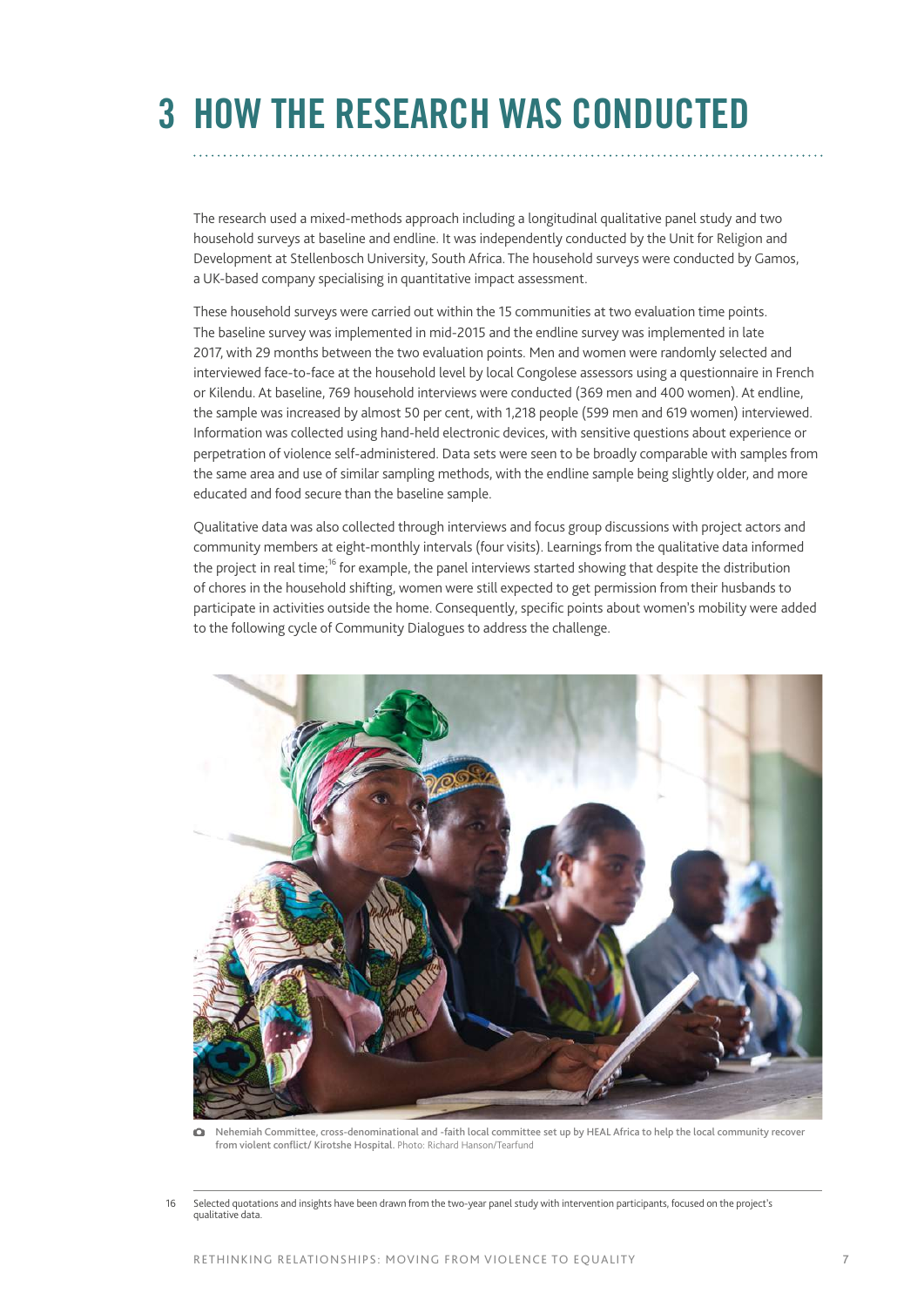This study was ethically approved by the Université Libre Pays des Grands Lacs in Goma, DRC, with permissions granted by the Provincial Health Division of Ituri. All respondents gave their informed consent. Interviewers were trained on ethical principles and referral processes.

The surveys assessed whether the project's aims to change practices, attitudes and social norms related to VAWG were effective, with a particular focus on measuring changes in social norms linked to gendered attitudes towards men and masculinities, rape myths and rape survivor stigma. The survey included questions about attitudes towards IPV, beliefs about justification for physical and sexual IPV, and experiences and perpetration of VAWG. It also measured exposure to the project through participation in counselling or attendance at public talks and discussions associated with the prevention of VAWG and other topics.

## **3.1 Who did we talk to?**

Around half of all respondents were married/cohabiting in both surveys (48 per cent at baseline, 56 per cent at endline), with more than a quarter having been married in the past year (29 per cent baseline, 28 per cent endline). Just under a quarter had had no relationship in the past 12 months (24 per cent at baseline and 19 per cent at endline). The average age of those interviewed was 30 years at baseline and 35 years at endline. More than half of total respondents (61 per cent at baseline, 55 per cent at endline) either had no education or had not completed primary school. Less than 10 per cent of both samples had completed secondary school and only 1 per cent had accessed further education at endline (3 per cent at baseline). Respondents were poor but over 85 per cent of both samples received two or more meals a day (85 per cent baseline, 91 per cent endline). Men were more likely to be primary breadwinners (67 per cent), but 57 per cent of women at baseline and 50 per cent at endline also identified as providing either all or most of the household income.

Ninety-five per cent of respondents identified as religious, with 77 per cent Christian and 14 per cent Muslim at baseline, and 81 per cent Christian and 11 per cent Muslim at endline. Less than 5 per cent of both samples claimed to have no faith. At baseline, a three-level 'faith engagement' variable was developed by grouping:

- 1. Those with no engagement at all or no religion
- 2. Those simply attending services
- 3. Those taking part in services and/or engaging in decision-making or leadership.

At baseline, the faith engagement variable was a stronger predictor of attitudes towards violence and gender than religious attendance alone. Consequently, the same variable was used at endline. At baseline, 85 per cent of participants said faith was important or very important to them and by endline, this had increased to 97 per cent, with increased regular faith engagement also observed. Twenty-four per cent of endline respondents identified as a trained community actor<sup>17</sup> and of those, 17 per cent were faith leaders. The surveys were fairly gender balanced, with slightly more faith leaders being male at endline.

<sup>17</sup> Either a faith leader, Gender Champion or a member of a CAG who received training within the project.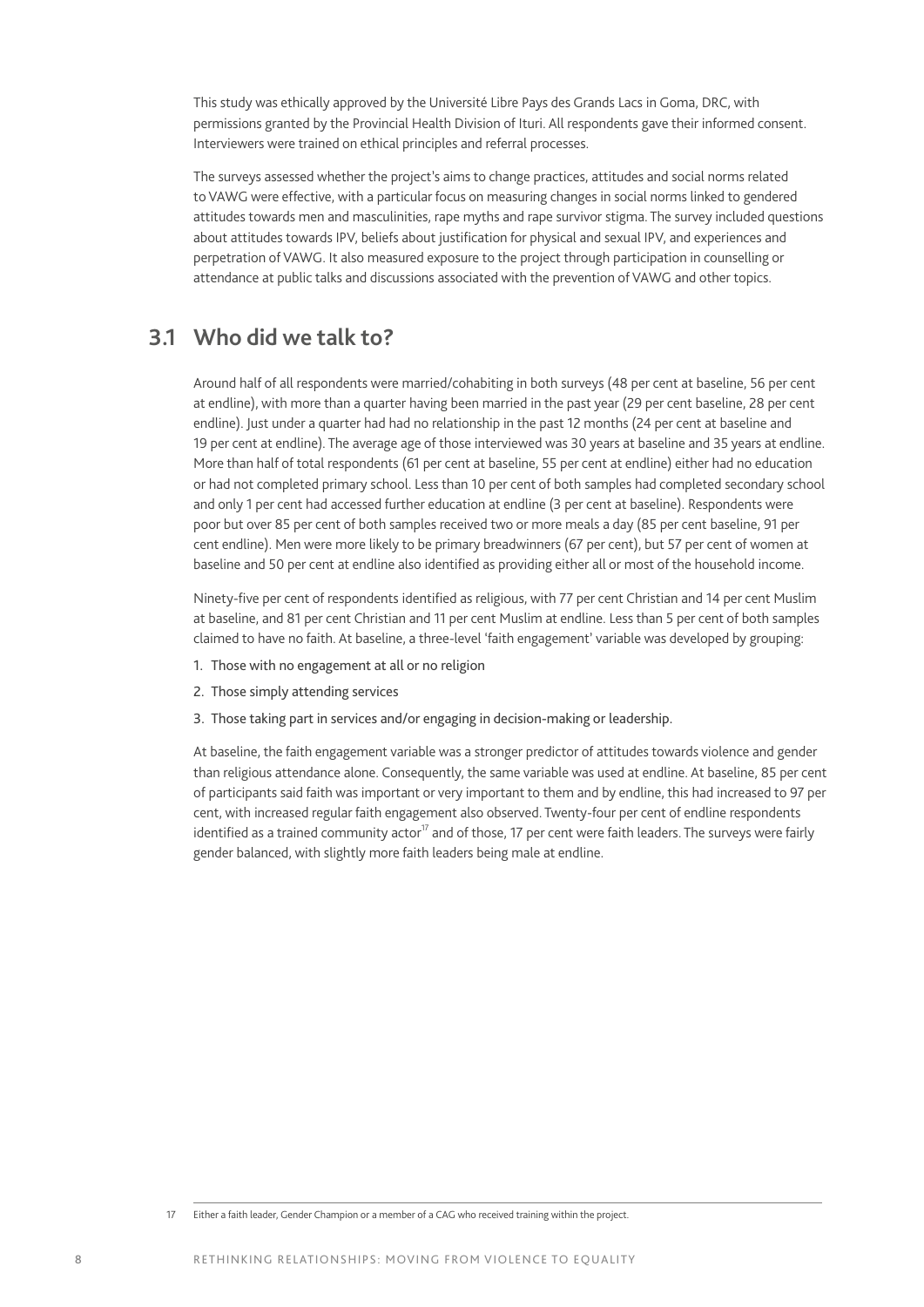## **4 RESULTS – WHAT DOES THE DATA SHOW US?**

#### **FROM VIOLENCE TO NON-VIOLENCE RESPONSES**

- **•** Significant reduction in IPV and NPSV
- **•** Among men, self-reported perpetration reduced from 68 per cent to 24 per cent
- **•** Among women, reported IPV reduced from 69 per cent to 29 per cent
- **•** NPSV reported by women reduced from 21 per cent to 4 per cent

#### **FROM MALE SUPERIORITY TO GENDER EQUALITY**

- **•** Men have developed alternative patterns of masculinity
- **•** Belief that men are superior to women has dropped from 90 per cent to 70 per cent
- **•** Belief that God created men and women equal increased by 20 per cent among men
- **•** Women's attitude that their primary role is to care and cook for family reduced from 90 per cent to 75 per cent

#### **FROM TOLERANCE TO RESILIENCE**

- **•** A number of attitudes to IPV reversed
- **•** Justification of physical violence dropped from 71 per cent to 55 per cent among men
- **•** Belief that women are not allowed to refuse sex dropped from 80 per cent to 55 per cent among men
- **•** Women's belief that disobedience of wives justifies violence dropped from 53 per cent to 38 per cent

#### **FROM STIGMA TO SUPPORT FOR SURVIVORS**

- **•** Survivors' internal stigma reduced, as did external stigmatising attitudes
- **•** Significant reduction in rape myth beliefs among men
- **•** By endline, 40 per cent of IPV survivors sought assistance from faith leaders an increase from 2 per cent
- **•** 74 per cent of endline respondents felt their faith institutions supported survivors

#### **FROM SILENT WITNESSES TO VOCAL CHAMPIONS**

- **•** Faith leaders are effective change agents and have become primary group approached by survivors for support
- **•** 83 per cent of all respondents attended a public talk or discussion related to VAWG by endline
- **•** 64 per cent of respondents at endline had accessed couples counselling, mainly through faith leaders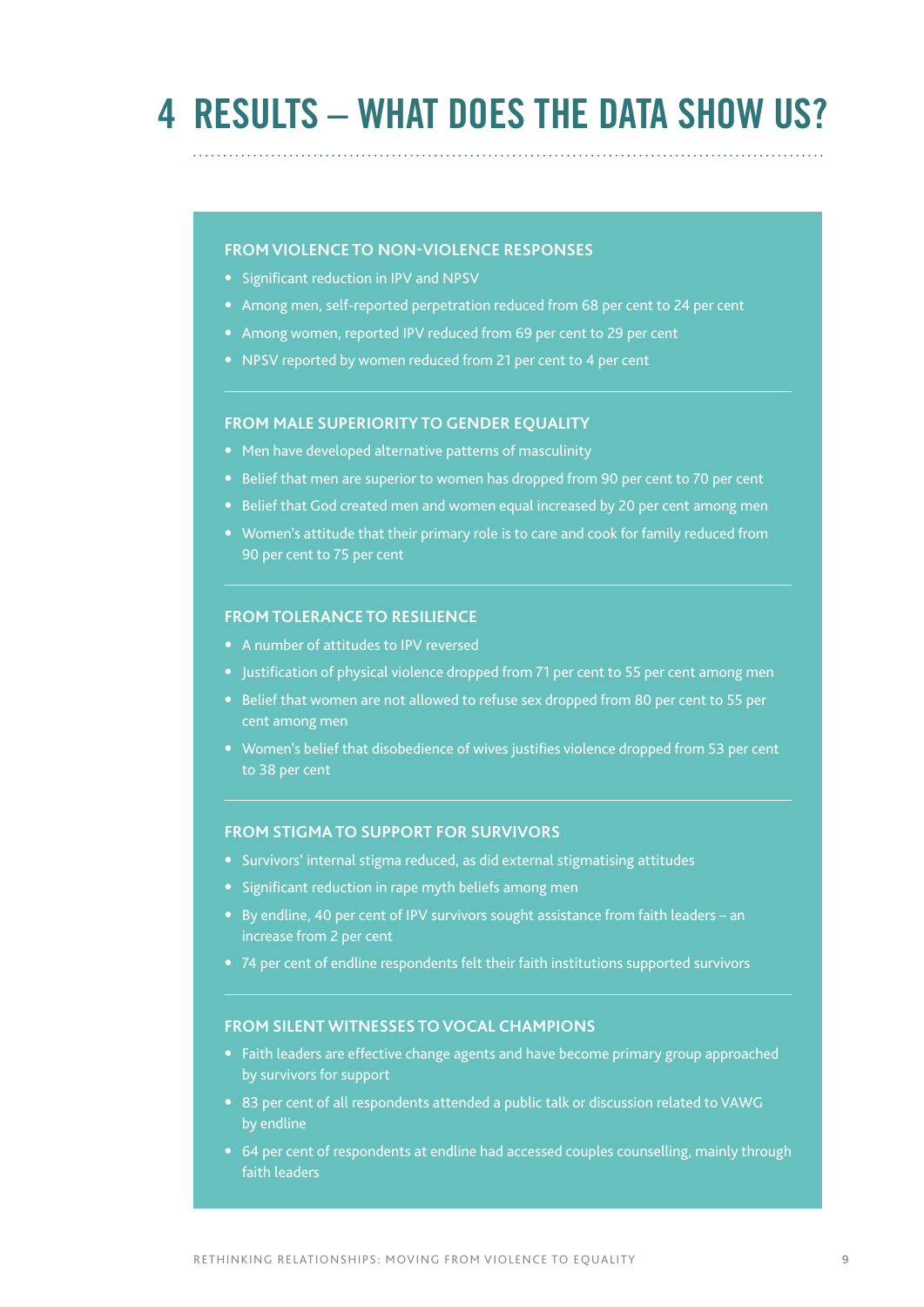## **4.1 Has VAWG reduced in the targeted villages?**

#### **Intimate partner sexual violence**

Women's experience of IPV in its multiple forms reduced by more than half over the project period from 69 per cent at baseline to 29 per cent by endline. More men and women also reported that they would or do intervene in situations of IPV in the community.

Respondents completed self-administered questions about IPV, with women asked whether they had experienced violence from, and men asked whether they had perpetrated violence against, their partner, boyfriend/girlfriend or husband/wife in the past 12 months. Three types of IPV were measured: emotional, physical and sexual violence. Sample questions asked of men were:

- 1. In the past 12 months, how many times have you […] Belittled or humiliated (your wife, partner or girlfriend) in front of other people?
- 2. How often have you physically forced her to have sexual intercourse when she did not want to?

A large decline was seen in men's self-reported perpetration of emotional, physical and sexual IPV. Overall, among men in a relationship during the past 12 months, self-reported perpetration of any IPV reduced from 68 per cent at baseline to 24 per cent at endline. Reported perpetration by endline had reduced to a third of what it was at baseline for all three types of IPV. Likewise, women in a relationship over the past 12 months also reported a large reduction in any IPV experience, from 69 per cent at baseline to 29 per cent at endline. Women's self-reported experience of sexual IPV dropped from 38 per cent to 15 per cent. At both baseline and endline, reported rates of IPV experienced by women are consistent with rates of perpetration reported by men, which strengthens the reliability of these findings.



A faith leader looks at scripture during training. Photo: Prabu Deepan/Tearfund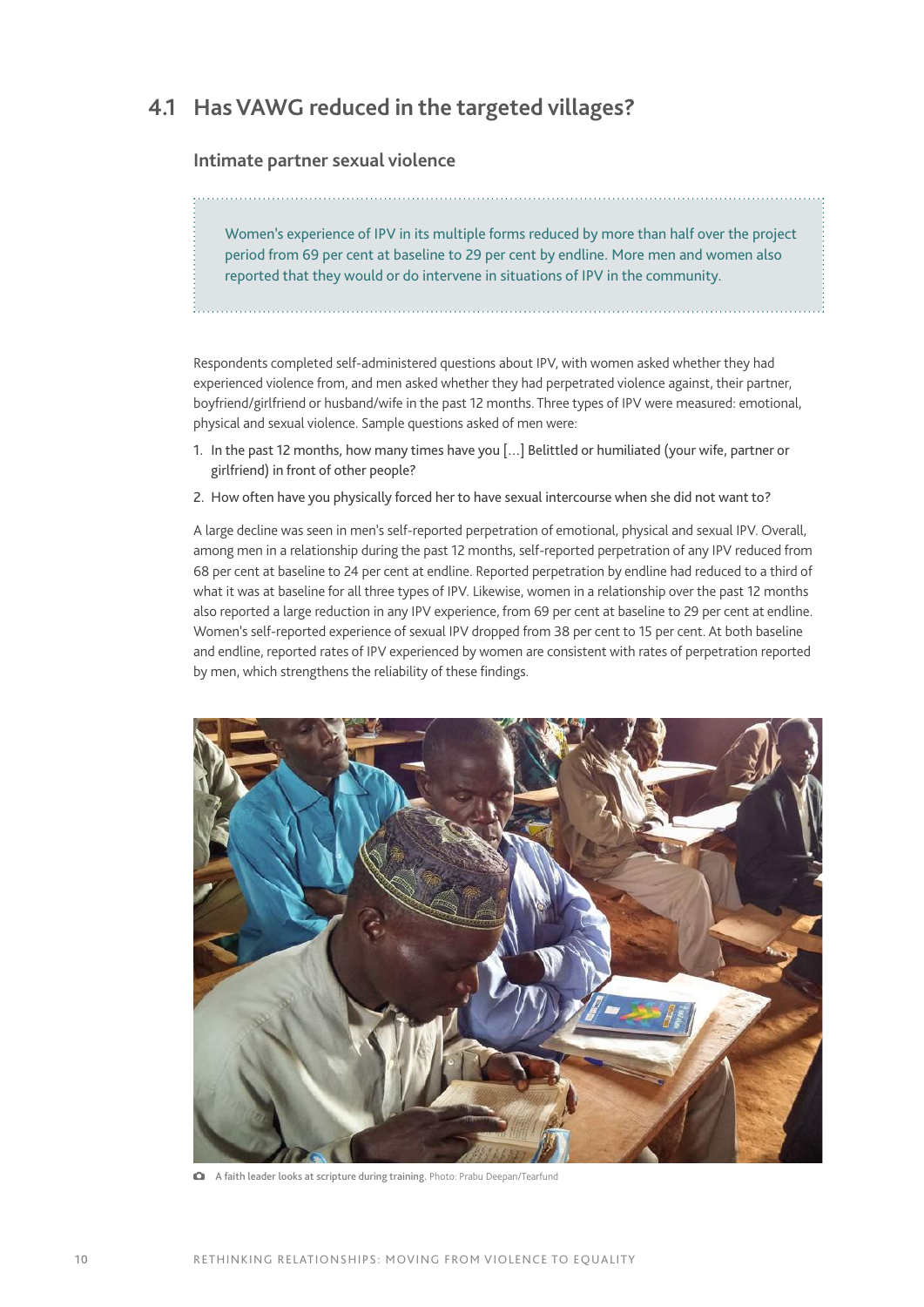

An increased willingness to intervene in cases of IPV also suggests that changes in violence-tolerating attitudes have translated into changes in practice. Higher proportions of both men and women at endline reported having intervened in cases of IPV. At baseline, 62 per cent of men and 42 per cent of women said they would not intervene. But by project end, only 17 per cent of men and 24 per cent of women were still reporting this. Forty per cent of men and 32 per cent of women reported intervening in actual cases. Regular intervening in cases of violence could serve as both an important deterrent to potential perpetrators of violence and a source of support for survivors.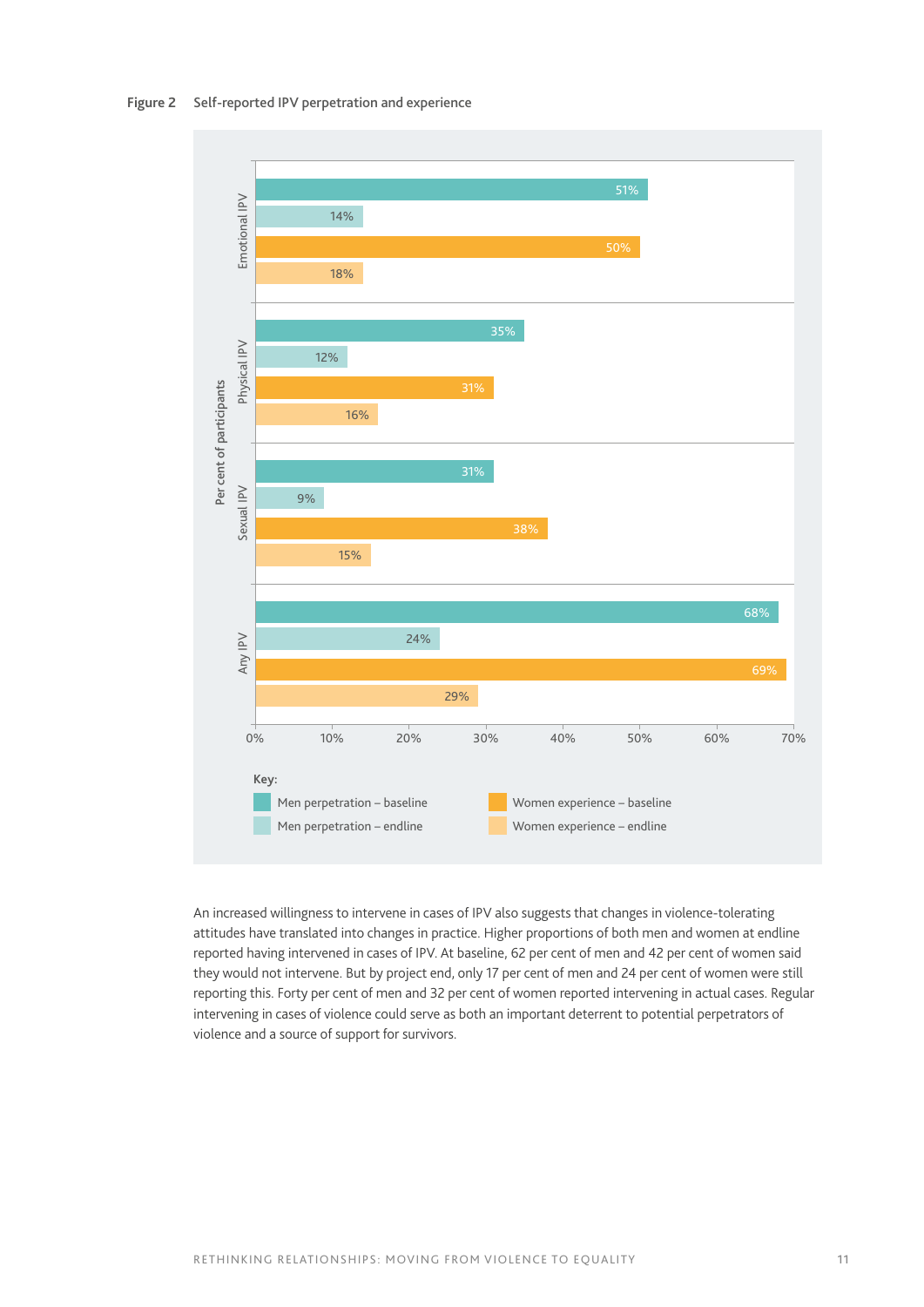

#### **Non-partner sexual violence**

Reported NPSV rates reduced significantly for women from 24 per cent at baseline to 4 per cent at endline. Perpetrators were almost always known to the victim. Only a small proportion of NPSV reported at either baseline or endline was by an unknown perpetrator or militia.

Twenty-one per cent of women at baseline reported having experienced NPSV in the past 12 months. At endline, this had decreased to just 4 per cent and was consistent with male reporting of perpetration of NPSV at endline (3 per cent). This shows that the focus on IPV within the project has not been at the expense of other forms of VAWG, which have also substantially reduced.

It is notable that while many narratives of sexual violence, especially in conflict settings, focus on rape by armed actors, survivors in this study overwhelmingly reported that perpetrators of NPSV were almost always known to them. Women reporting NPSV who named militia as the perpetrator in both samples was only 6 per cent at baseline and 8 per cent at endline. At baseline, 87 per cent of survivors said the perpetrator was known to them and by endline this increased to 92 per cent. This is an important finding in light of the prominence often given to unknown perpetrator forms of sexual violence in the media and in how interventions can be structured.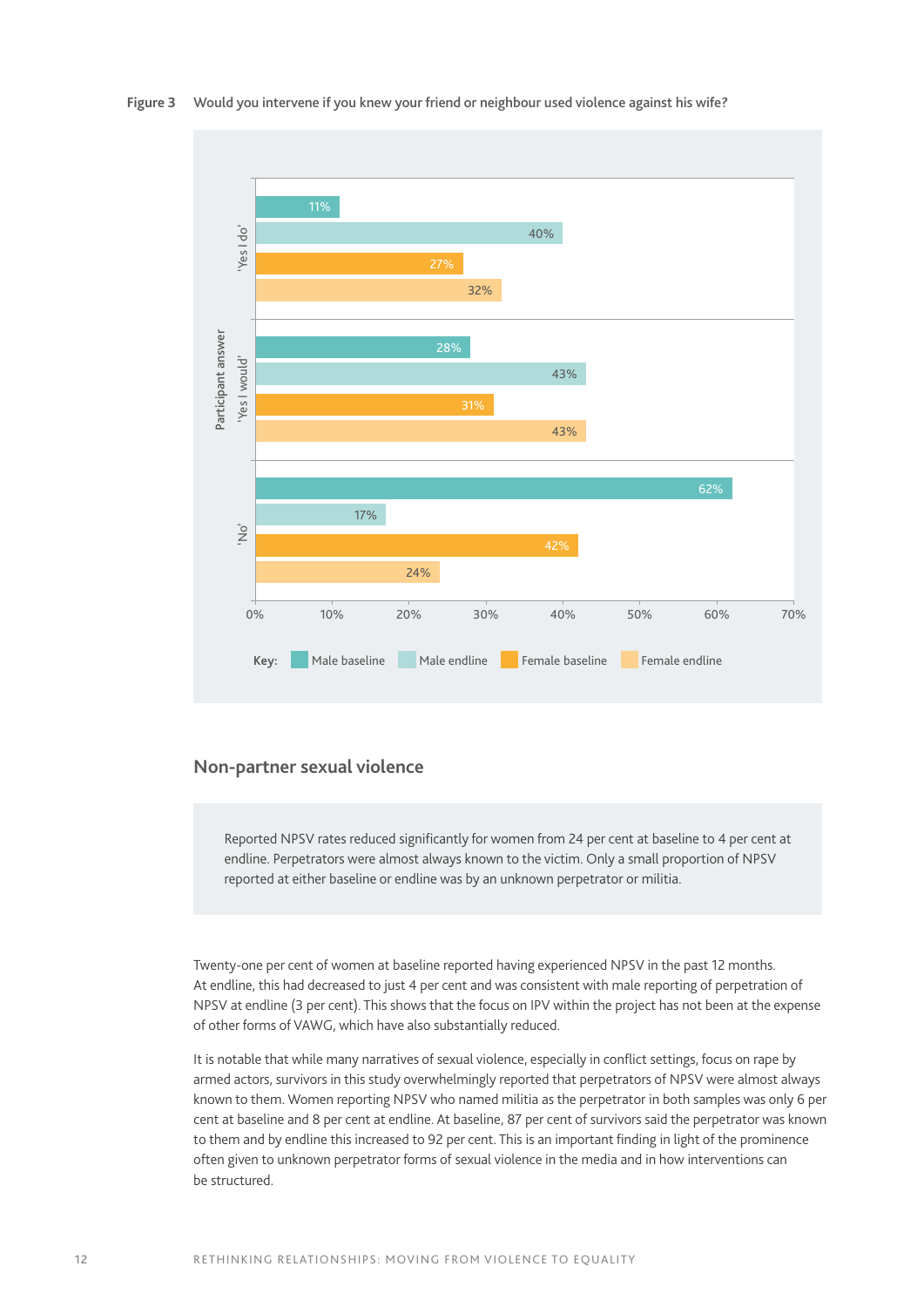## **4.2 Are violence-supportive attitudes changing?**

At baseline, 51 per cent of men supported use of VAWG at certain times and 71 per cent felt that beating a wife could be justified in at least one circumstance, while 43 per cent of women supported VAWG at certain times and 67 per cent agreed it could be justified under some circumstances. A sizable majority of men (76 per cent) and women (67 per cent) also agreed than a man is entitled to sex. These trends were reversed by endline, where a sizable majority rejected physical violence towards a woman under all circumstances and recognised a woman's right to refuse sex. Beliefs that violence should be tolerated or should not be discussed halved by endline.

At baseline, 51 per cent of men and 43 per cent of women said that there are times when a woman deserves to be beaten. The proportion of both male and female respondents agreeing with this statement had almost halved at endline to 28 per cent and 24 per cent respectively, indicating a reduction in violence-supportive attitudes. Both men and women were asked under which circumstances physical IPV was justified, including if a wife disobeys her husband, neglects the children, refuses sex, goes out without telling her husband, does the housework to an unsatisfactory level, or commits adultery. This concretisation of multiple scenarios went beyond a headline assent to 'no violence', to probe the more complex relational realities of when it might feel justified. Men's justification of physical IPV against a wife was significantly lower by endline for almost all the scenarios explored, with the proportion of men who felt that physical IPV could ever be justified falling from 71 per cent to 55 per cent. The drop among women was more modest, falling from 67 per cent to 62 per cent. A significant reduction in women's violence-supportive attitudes at endline was only observed in response to whether a husband is justified in beating his wife if she disobeys him, with women's agreement with this statement reducing from 53 per cent to 38 per cent. Women's agreement with the justification of physical IPV under other circumstances did not change significantly between baseline and endline. This finding suggests that women themselves have internalised the toleration of physical violence within marriage and that this was difficult to shift. This was also evident in some female faith leaders' responses related to counselling other women during qualitative interviews:

### *'We advised her just to be patient. Even if you are beaten up, this is how marriage is. We just need to help you deal with the wound. I gave her some pills just to sooth the pain and I told her to go back to her home and not leave her children behind. She listened.'*

#### Female faith leader

While attitudes are certainly changing, particularly among men, similar positions are still concerning, despite having been challenged by project staff throughout the intervention to ensure they were not contributing to reinforcing harmful beliefs. Nearly 50 per cent of men and 61 per cent of women at endline still perceive hitting a woman to be justifiable if she has been unfaithful and one in three men and women see wifely disobedience as justifying wife-beating, although this is reduced from one in two at baseline.

Endline findings show similar attitudinal changes for both men and women in relation to tolerance of sexual IPV. Fewer men and women at endline agreed that a man is entitled to sex from his partner even if she does not feel like it. Agreement with this statement almost halved for men (76 per cent–40 per cent) and reduced by a third for women (67–46 per cent). This shows a marked change in these social norms, from being a majority view within society (over 50 per cent) to a minority view (under 50 per cent).

Baseline and endline surveys explored specific scenarios in which a married woman could refuse sex with her husband, including if she is sick, does not want sex, is mistreated by her partner or if he is drunk. Many more male and female respondents at endline (49 per cent and 46 per cent respectively) compared to baseline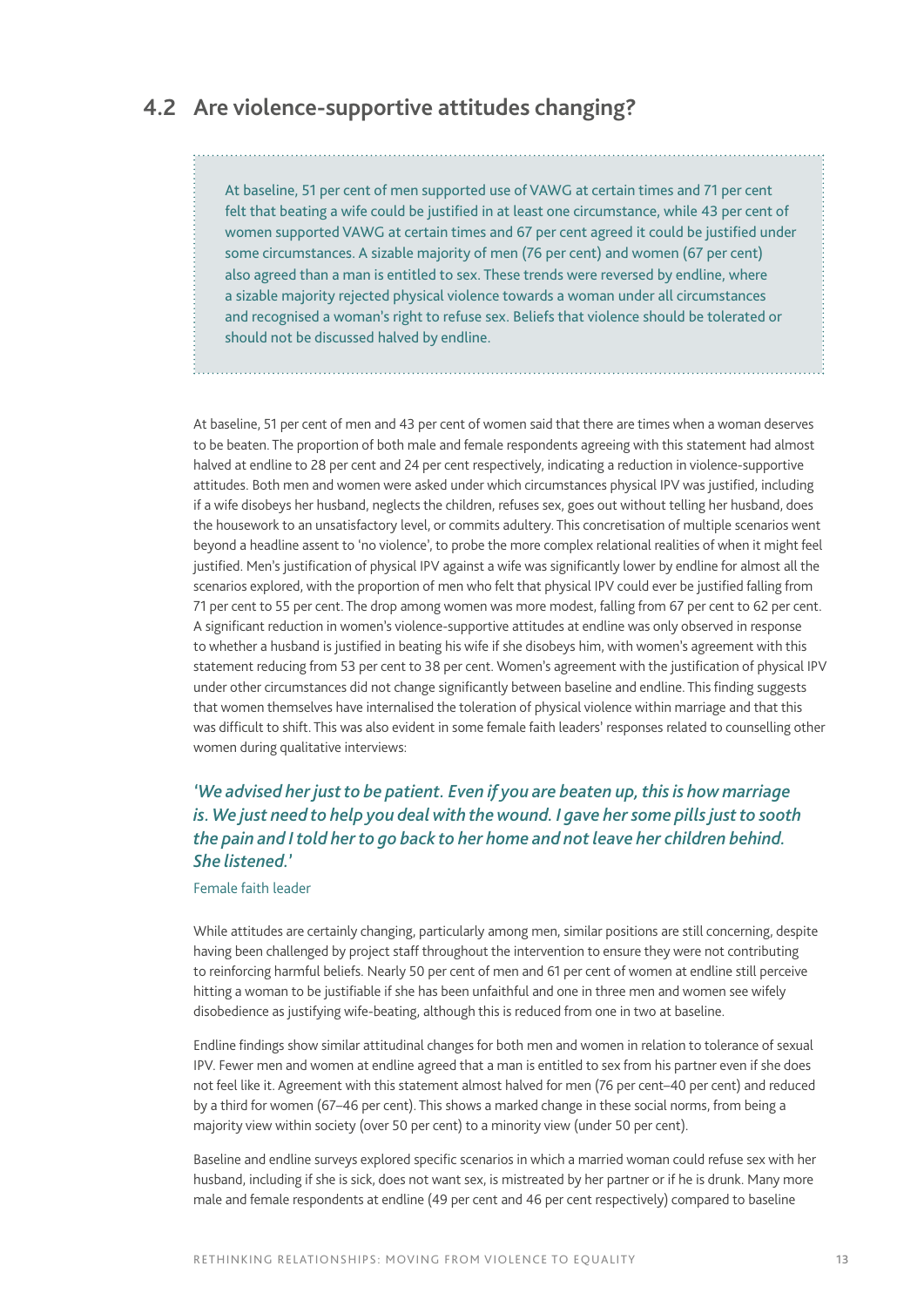(20 per cent and 26 per cent respectively) agreed that a woman could refuse sex in all four scenarios. The proportion of respondents who believed a wife could never refuse sex more than halved (from 31 per cent to 12 per cent among men and 31 per cent to 15 per cent among women). This is a key area of attitude change over the project duration.

Although men and women had similar levels of agreement at endline that a married woman can refuse sex in various scenarios, views about rights over women's bodies according to sacred scripture changed a lot less. Respondents were less likely to recognise a woman's right to refuse sex when it was phrased as a religious principle, with 66 per cent of men and 68 per cent of women at endline still believing that a wife has no right or control over her body according to sacred texts.

Overall, men's attitudes and beliefs typically changed more than women's over the project period, reducing the gender gap by endline. While there was more room for positive change among men, it also shows the deep internalisation of inequitable beliefs among women and suggests that adaptations to the approach may be needed in order to address this. The qualitative research both illustrates and explores this:

### *'[Wife-beating] is a must. Maybe you, the wife, did something wrong against your husband. It is possible that you are the one in the wrong because the husband is the head of the home. Sometimes he has told you so many times but you can't listen. That is what can lead the husband to raising his hands on you and beat you.'*

Female community member

While all activities targeted men and women equally throughout the project, it is notable that the curriculum emphasises the importance of addressing harmful masculine traits, such as men's use of violence, control and dominance, and the need for changes in male behaviour. This highlights the potential need for further emphasis on women's attitudes and beliefs, and their internalisation.

In addition to attitudes about men's right to sex and the justification of wife-beating, other violencetolerating attitudes were explored. Men had a higher expectation at baseline (62 per cent) than women (47 per cent) that women should tolerate violence to keep the family together. This was the main attitudinal difference between men and women at baseline. However, at endline, the number of participants agreeing with this statement reduced to 36 per cent for both men and women, eliminating the gender gap. Support for discussing marital violence outside the couple increased significantly among both men and women, with a 20 per cent shift between baseline and endline. This increase in support suggests less tolerance of violence and is an important precursor to enabling survivors to seek support outside the family.

Despite these positive findings, there was less agreement by the end of the intervention among both men (from 91 per cent to 87 per cent) and women (from 92 per cent to 80 per cent) that if a man mistreats his wife, others outside the family should intervene. This finding contradicts many of the positive shifts and may suggest a greater expectation that IPV can now be handled within the family. However, this finding also contradicts the increase in the proportion of people reporting they would intervene in cases of IPV, as presented in section 4.1 of the report.

## **4.3 Impact on survivor stigma, rape myths and support**

Reductions in both rape myths and internal survivor stigma were found over the project period, with many more survivors seeking help and support by endline, especially from faith leaders (40 per cent), police (17 per cent) and partners (18 per cent). While large reductions were seen among men, stigmatising attitudes remained problematic among both men and women, with 47 per cent of men and 41 per cent of women at endline still tending to disbelieve a woman who says she has been raped.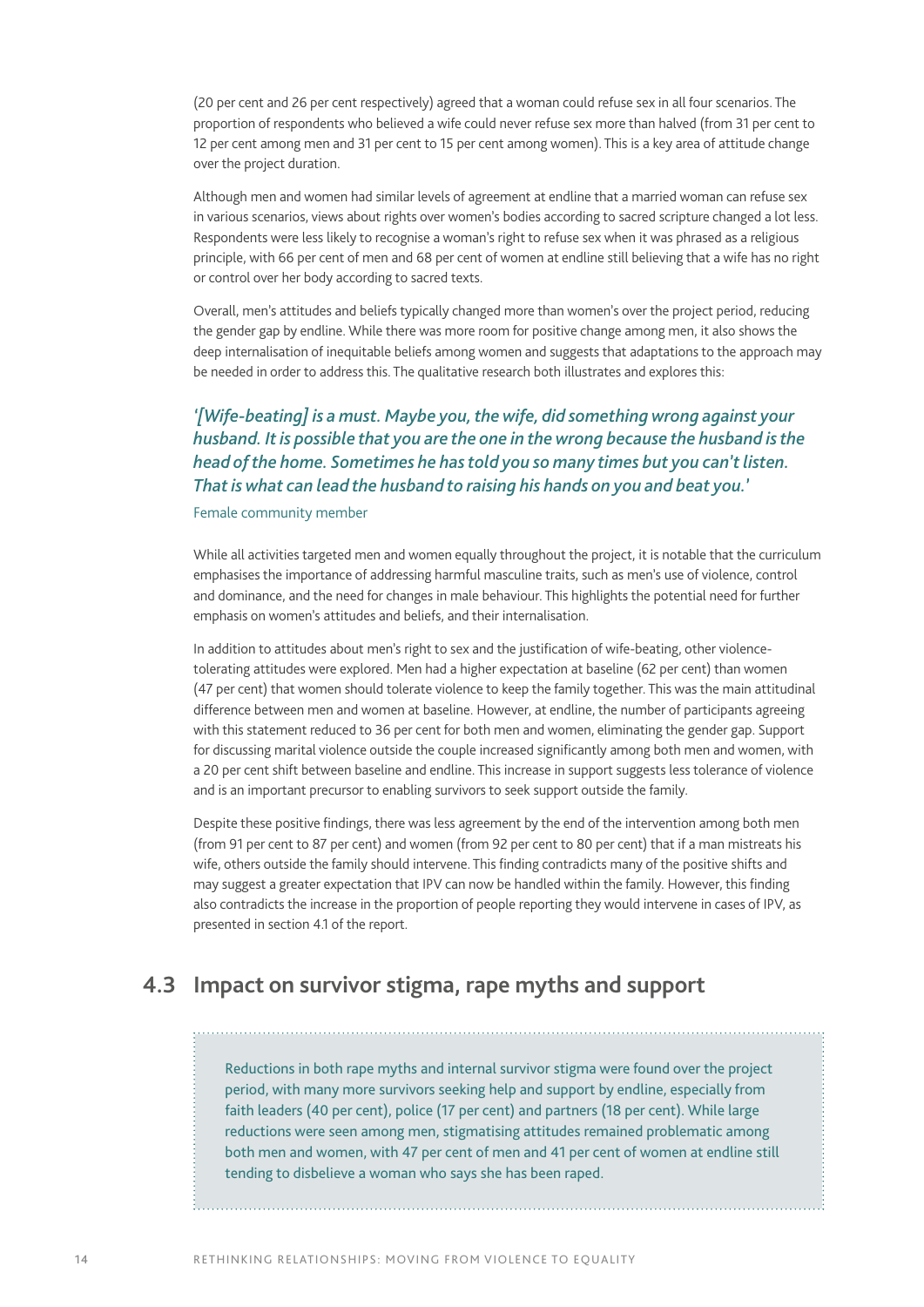Rape myths were explored in both the baseline and endline surveys. Respondents were asked to indicate their level of agreement or disagreement with the following statements:

- 1. When a woman is raped, she usually did something careless to put herself in that situation.
- 2. In some rape incidents the victims actually want it to happen.
- 3. If a woman does not physically fight back, you can not really say it was rape.
- 4. In any rape incident, one would have to question if the victim had a bad character.
- 5. God condemns rape.

Significant shifts were seen in men's disagreement with the specific myths cited above, such as 'in any rape incident, one would have to question if the victim had a bad character', which increased from 41 per cent to 55 per cent. Men also showed more sympathetic views by endline towards survivors and how they should be treated. However, while women as a whole were less likely to hold to these beliefs at baseline, more limited change was observed among women over the project period. Some women indicate ongoing beliefs that survivors carry some responsibility for the violence they have experienced by being careless, not fighting back or wanting it to happen. There was, however, almost universal acceptance at both baseline and endline that God condemns rape. A notable minority of both men's and women's attitudes towards rape at endline shows that inaccurate myths about rape survivors continue to flourish in these communities, although just over half of respondents disagreed with these myths at baseline. Some ambiguous findings continue at endline, such as uncertainty by some about whether rape perpetrators should be punished. A key message from both baseline and endline findings is that some rape myths remain present for a significant proportion of the communities, such as judging the character of the survivor or insisting that she must be seen to physically fight back for it to be rape.

#### **Survivor stigma**

Internal and external survivor stigma<sup>18</sup> was also explored in both samples. Respondents were asked to indicate their level of agreement or disagreement with the following statements on external stigma:

- 1. A man is justified in rejecting his wife if she has been raped.
- 2. A raped woman's family members should have nothing to do with her.
- 3. A young man should not marry a young woman who has been raped.

Positive changes were seen between baseline and endline in men's attitudes towards a man rejecting his wife if she is raped, with more men disagreeing at endline (72 per cent) than at baseline (53 per cent). Reduction of stigmatising attitudes at the community level is also seen through men's higher levels of disagreement with the rejection of a survivor by her family and with not considering her a suitable bride. While women's attitudes also changed slightly, a relevant minority continue to hold deeply gender inequitable views. The vast majority of both men (90 per cent) and women (86 per cent) saw rapists as needing to be punished, although a small but growing proportion of both men (3 per cent at baseline, 8 per cent at endline) and women (3 per cent at baseline, 12 per cent at endline) did not agree with this. Finally, tendencies to disbelieve survivors were high at baseline (43 per cent for men, 32 per cent for women) and became even higher at endline, with 47 per cent of men and 41 per cent women still likely to disbelieve a woman who says she has been raped. This is a concerning, ambivalent finding that needs more exploration. Nevertheless, the overall endline data on stigma for both men and women indicates a reduction in external attitudes that stigmatise rape survivors and shows that progress is being made.

Finally, there was a significant reduction in internal stigma as reported directly by survivors of past-year physical or sexual IPV, or NPSV. For example, survivors in the endline sample were less likely to feel guilty for the violence they experienced, with an increase in the proportion of women disagreeing with the statement 'I feel guilty' from 47 per cent at baseline to 72 per cent at endline. This is a crucial step in enabling women to seek help. Partners and parents were more likely to provide support at endline; however, this has not yet translated into survivors feeling supported by the wider community or faith group, which is an area where

<sup>18</sup> Internal stigma (or 'perceived', 'felt' stigma) refers to the shame and expectation of discrimination that prevents people from talking about their experiences and stops them seeking help. External stigma (or 'enacted' stigma) refers to the actual experience of discrimination.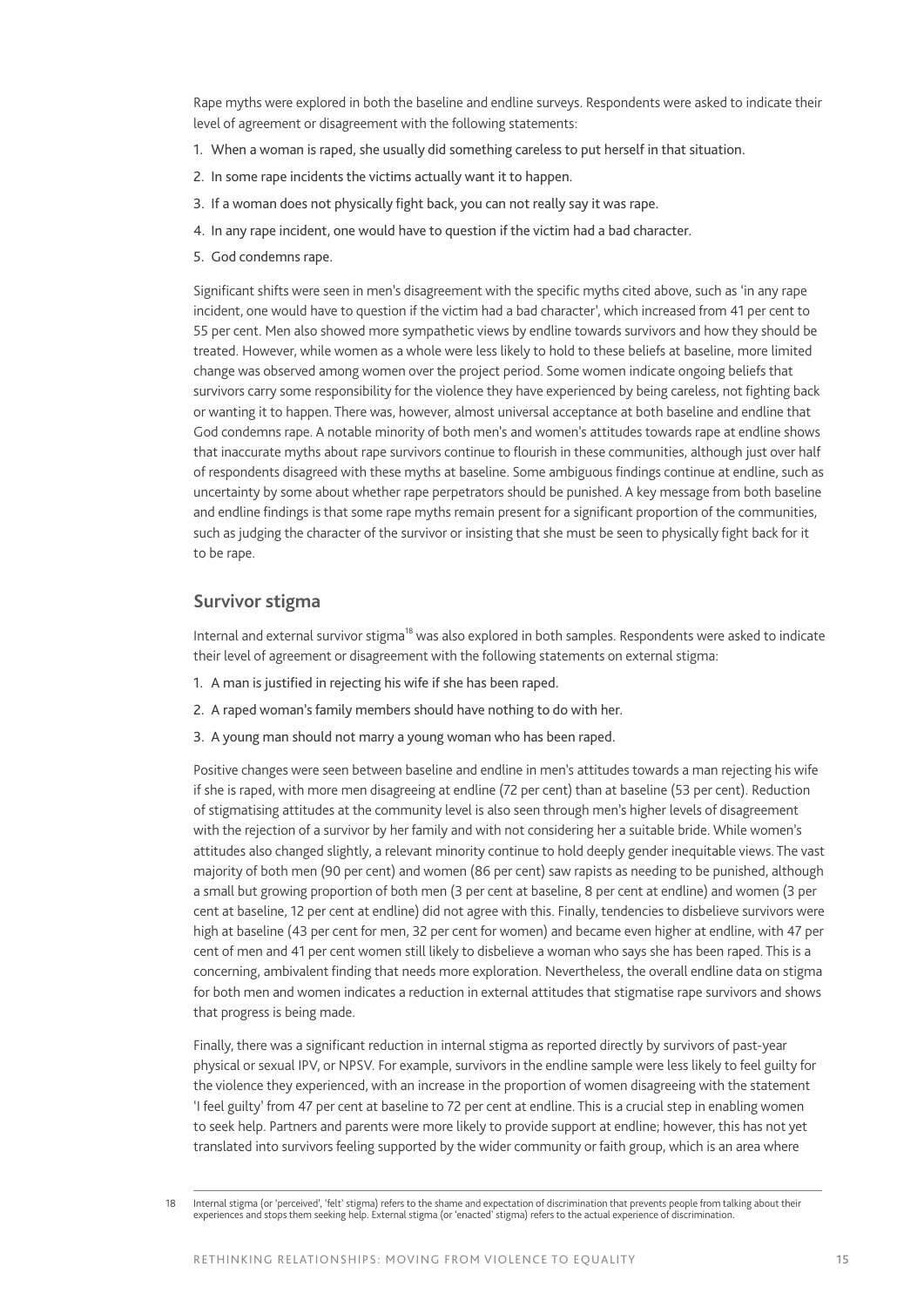further work is needed. While 28 per cent of survivors at baseline reported being left by their partner as a consequence of the violence they experienced, this had reduced to 15 per cent by endline.

Around 40 per cent of survivors of past-year physical or sexual IPV or NPSV either talked to or sought assistance from faith leaders, up from just 2 per cent at baseline and twice the rate of any other person.





However, while most respondents believed that their religious institution supported survivors (74 per cent), only 11 per cent of survivors felt that a faith leader was able to provide effective support, although it is unclear how many of them asked a faith leader for support. Many survivors still experienced a disconnect between their needs and what was being offered, also due to a lack of formal services in the area for referral. Nevertheless, 32 per cent of survivors felt supported by at least one project actor by endline. A striking finding from survivors at endline is this increased role of faith leaders, who now form the largest group approached for support.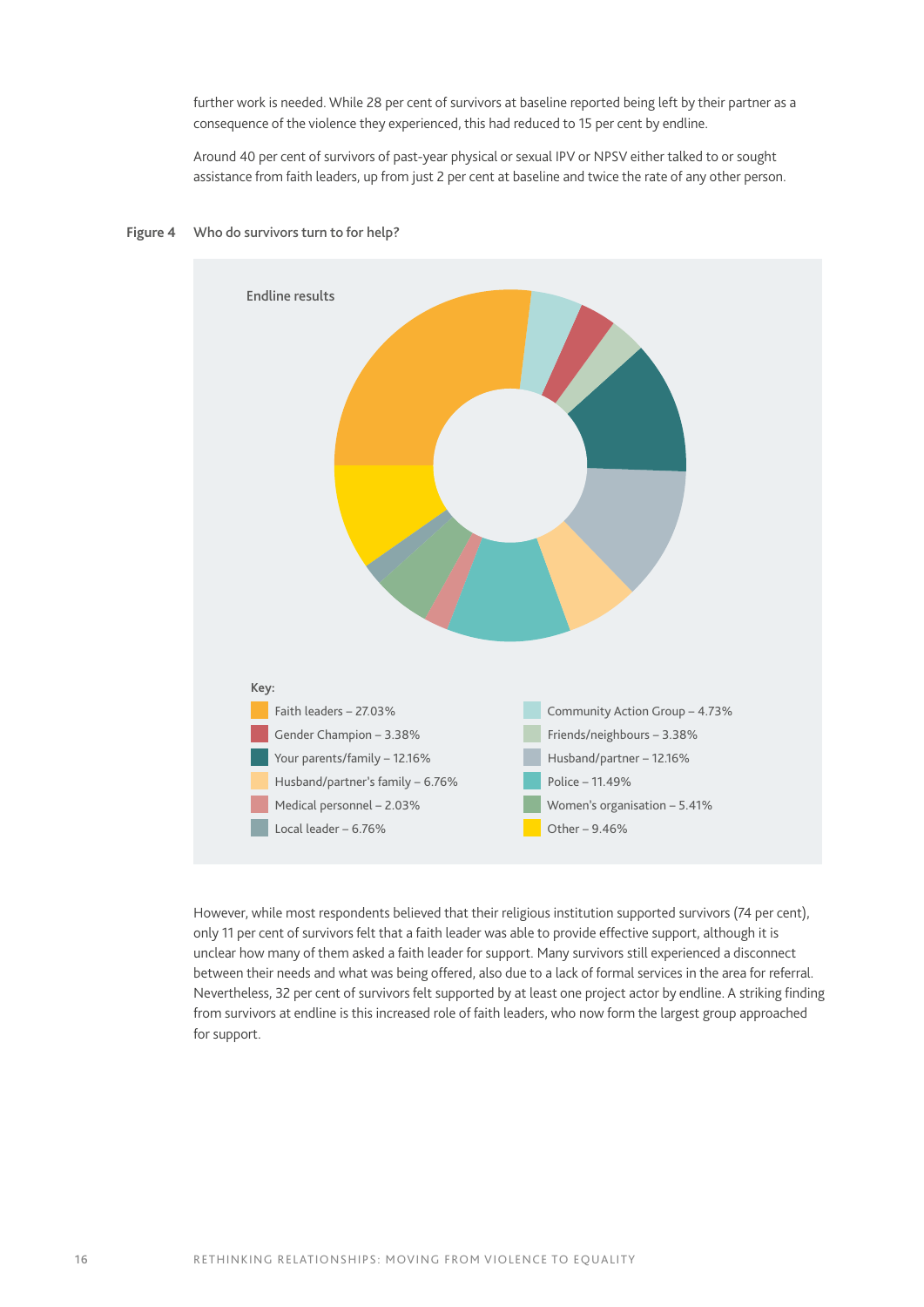## **4.4 Are social norms changing?**

Support for harmful social norms related to gendered violence, roles and decision-making changed for the better among both men and women by endline. Attitudes became more gender equitable, even if they often remained weighted in favour of men. Men's attitudes and behaviours in particular improved significantly over the project period. While women's attitudes also improved, they did not change to the same extent as men's. Support for discussing violence increased among both men and women.

### **Gender equality attitudes and practices**

Both men and women held far more equitable gender attitudes at endline than baseline, with large improvements in various survey items related to gender equality, power in relationships, and gendered norms around shared household decision-making.

The proportion of men holding the belief that God created man and woman equal increased from 46 per cent at baseline to 66 per cent at endline, and from 54 per cent to 67 per cent for women. Those holding the contradictory view that men are superior to women fell from 90 per cent to 70 per cent among men, and from 82 per cent to 71 per cent among women.

The following quote from a male Gender Champion, collected as part of the qualitative research, illustrates the changes in religious beliefs about gender equality and violence:

*'Gender equality sends us straight to the Bible, because God created man and woman in His image and the two of them are therefore the same and are equal. If the husband deems himself higher than the woman, in that case, it is already violence. Because everyone is equal.'*

Male Gender Champion

At baseline, younger age groups tended to reject the belief that God created man and woman equal (only 46 per cent of people under 35 agreed with this statement). By endline, this group had changed the most, with 66 per cent agreeing with the statement. On the other hand, although the belief that men are superior to women fell among all age groups, it fell least among young people (from 86 per cent to 77 per cent). This age disaggregation offers important insights that need further exploration. Given that DRC has such a young population, the emerging attitudes of this group are critical. Insights from focus group discussions also suggest that despite shifts in attitudes towards men's/women's relationships, parents still hold strongly gendered attitudes towards their children's education and expectations of their behaviour.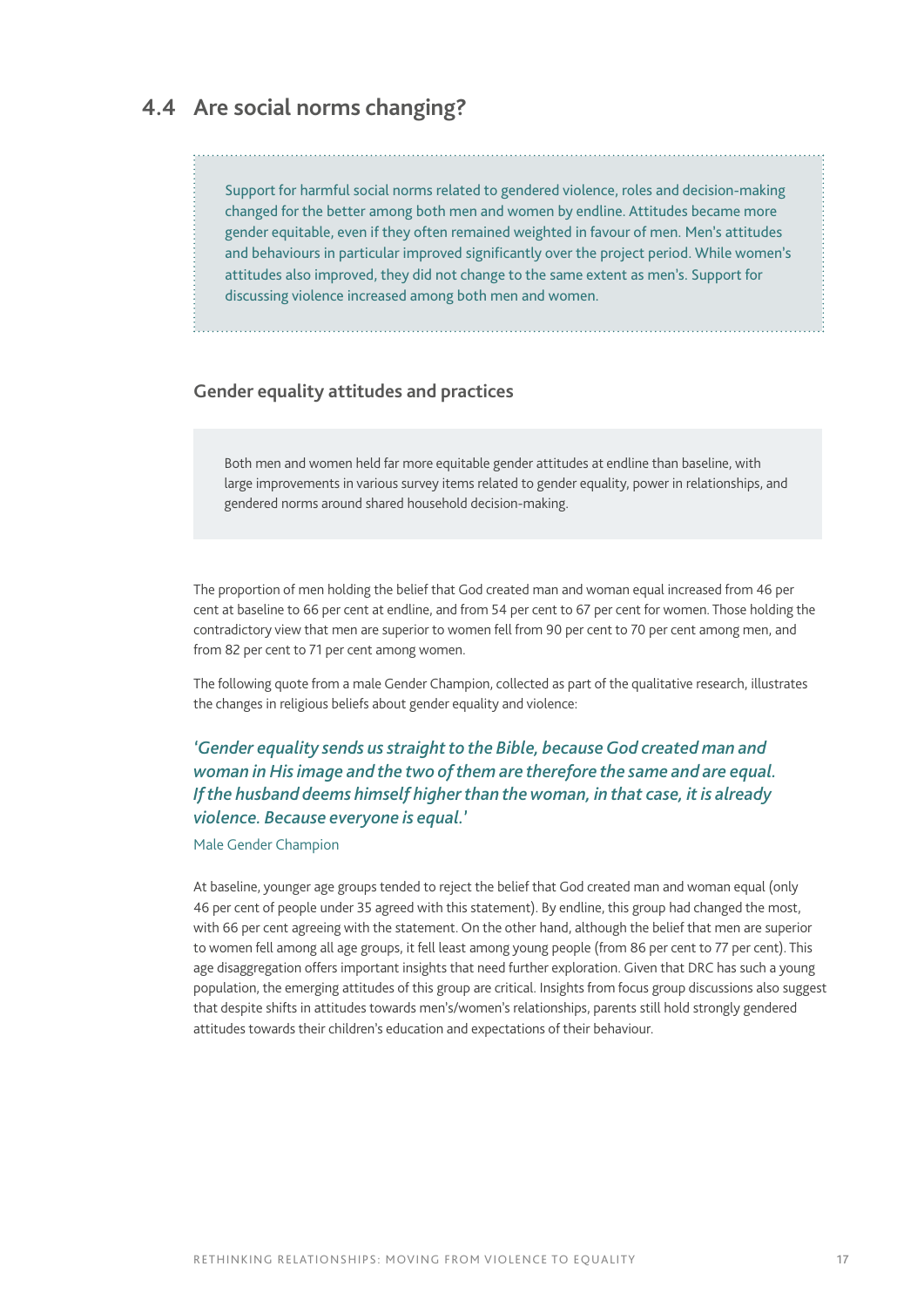#### **Household roles and decision-making power**

Results from both samples revealed a strong acceptance of traditional gender roles, with women as caregivers and men as providers. However, the strength of these gender attitudes had weakened over the project duration among both men and women, showing some progress in both attitudes and changed behaviour at the household level.

Nearly 90 per cent of men and women at baseline saw a woman's primary role as taking care of and cooking for her family, but this had reduced to 63 per cent for men and 75 per cent for women by endline. There were similar findings with respect to sharing childcare. There were some improvements in attitudes towards men sharing household tasks with women, with about half of respondents at endline (both male and female) believing that household tasks should be shared. The belief that a man should provide for his family strengthened over the project duration for both men (78 per cent to 85 per cent) and women (72 per cent to 85 per cent). Respondents more engaged with faith were from the start slightly more likely to feel that chores should be shared and this pattern continued into endline.

Respondents who were married, cohabiting or in a relationship were asked questions about their roles in contributing to household tasks. Although cleaning and cooking were still mainly carried out by women in the endline sample, there was an increase in men's participation. Although female respondents reported this increase more modestly than men did, men's participation in household tasks increased overall, as did the percentage of households reporting equally shared tasks (from 5 per cent to 20 per cent according to men, from 2 per cent to 10 per cent according to women). Faith leaders noted the change they saw in the relationship between husbands and wives, with new patterns of men's help emerging, as the quote below from a female faith leader notes:

*'Before, we could see men could not help their wives. No matter how the latter are tired. But since we have started to teach and sensitise people, men have started to help their wives. Others are even going to look for water, for firewood and even carrying it from the field in order to help their wives. They help each other in order to cook fast. There are changes.'*

Female faith leader

There were also considerable changes in attitudes towards power in marriage and intimate partner relationships, with fewer respondents at endline agreeing that a good woman obeys her husband even if she does not agree, or that a man should have the final word about decisions in his home. These changes were observed for both men and women, and for respondents with different levels of faith engagement.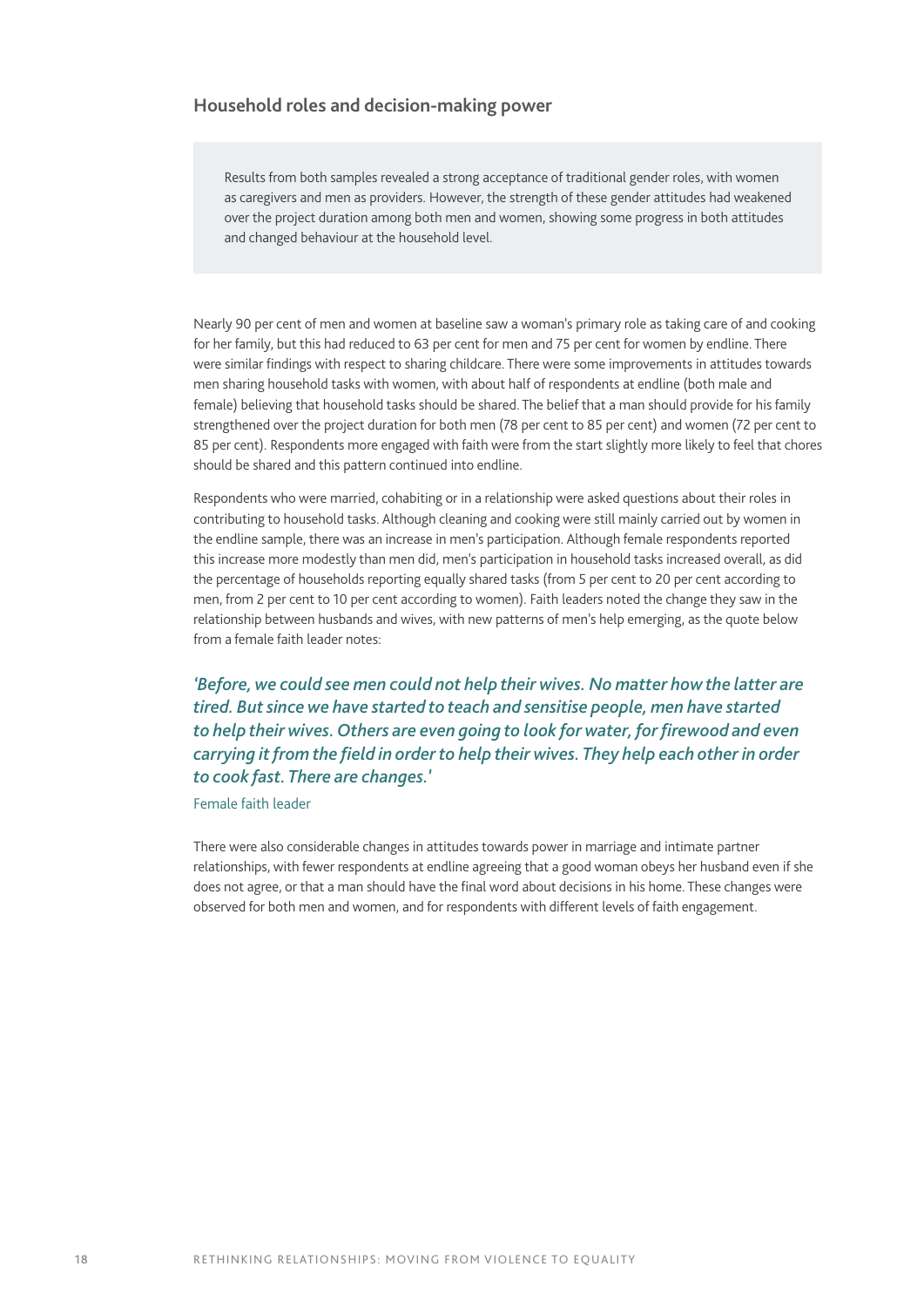



## **4.5 What role does faith play?**

Engaging faith leaders and communities through a faith-based approach to promote positive messages about gender equality and non-violence appears to have been effective in reducing VAWG in this context. At endline, over two-thirds of respondents had been reached by project activities (principally sessions in a place of worship). This highlights the influential role of faith leaders and their reach in the community in this remote, rural context. By endline, uptake of couples counselling had increased and the majority were being carried out by faith leaders who had been equipped to do so.

. . . . . . . . . . . . . . . . . . . .

As findings in the baseline sample indicated that almost all people in the target communities identified as religious, the project's theory of change was based on supporting faith leaders to actively speak up to help change social norms (knowledge, attitudes and behaviours) related to VAWG within communities. Faith institutions had twice the membership of any other community group. Eighty-four per cent of baseline respondents described their faith as important or very important, increasing to 97 per cent by endline. Those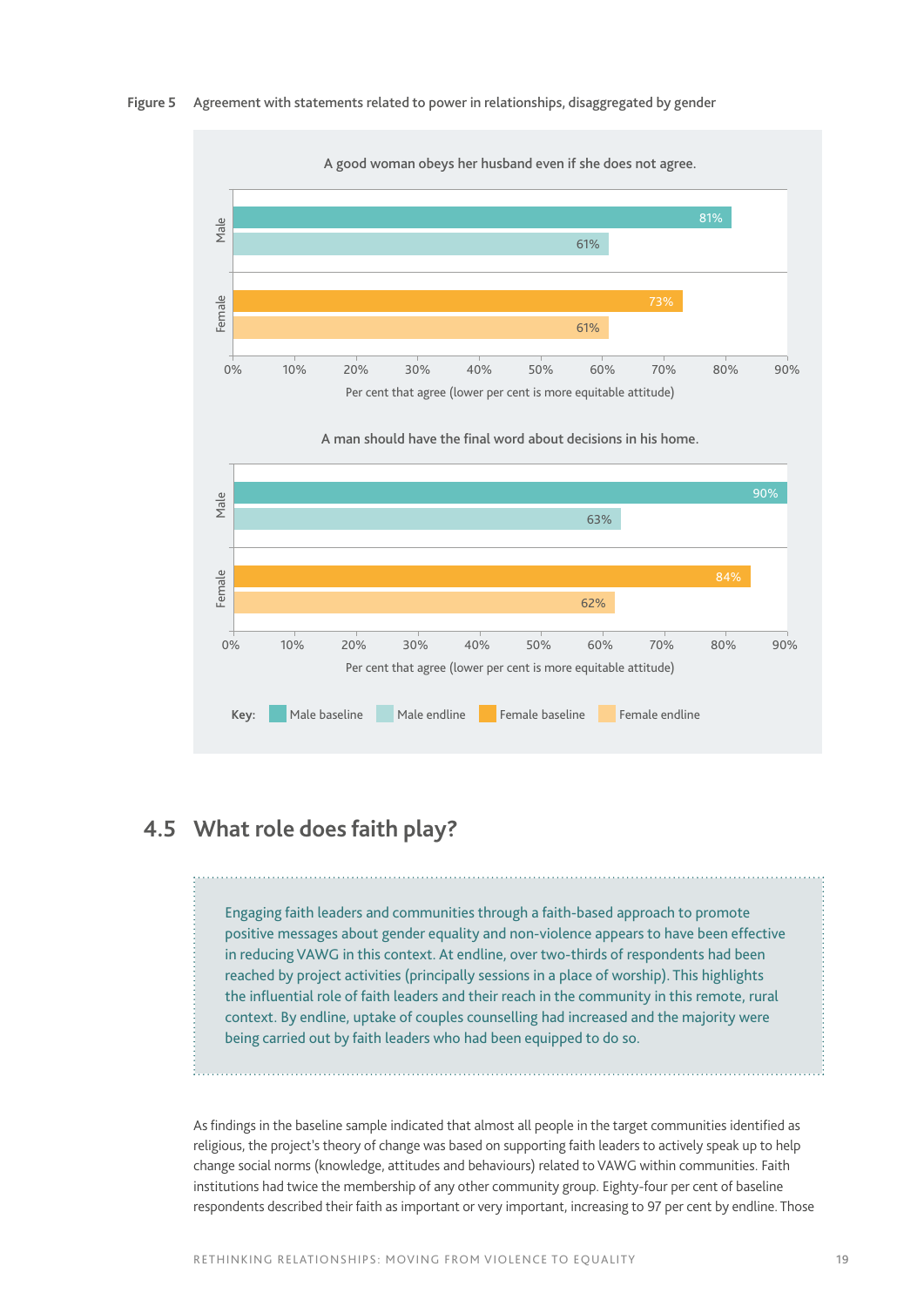attending services or prayers regularly almost doubled by endline. Many who claimed to be disengaged still attended at times and this increased over the project duration. Slightly more men (39 per cent) than women (33 per cent) were disengaged, with more men involved in leadership (6 per cent) than women (3 per cent).

Baseline findings suggested that faith-engaged persons were overall slightly more gender progressive than those who were less or not engaged with faith. However, at baseline, those actively engaged with faith were more likely to agree that a woman should tolerate violence (for the sake of marriage/family): 66 per cent of respondents who took part in services compared with 49 per cent of those not religiously engaged and 44 per cent of those who attended services but who did not take part. By endline, this had reduced across all faith engagement categories, but especially the actively engaged group, among whom 34 per cent still agreed that women should tolerate violence, representing almost a 50 per cent reduction. Thus, while faith engagement can be linked to harmful attitudes, it can also offer a channel for changing such harmful attitudes when key actors are engaged and equipped to challenge them within their communities.

Similarly, those respondents more active in their faith groups at baseline were more likely to believe that there are times when a woman deserves to be beaten (53 per cent) than those with no religion (34 per cent). However, by the end of the project the opposite was true, with all groups disagreeing with wife-beating more strongly, but especially those engaged with religion (75 per cent). This endline reversal is an important finding, suggesting that these attitudes can be unlearned. It reinforces the value of engaging faith leaders to tackle existing religious underpinnings for toleration of violence in marriage that are often accepted by both husbands and wives. Findings also suggest that 'misinformed' views of scriptural teaching may exist among more passive congregants and can be corrected by faith leaders through the use of this particular approach.

Those more engaged with faith do not always support violence. Those actively taking part in faith services had the highest levels of disagreement with statements related to inequitable gender norms in a number of areas, for example the belief that a man is entitled to sex from his partner even if she does not feel like it, with more progressive views maintained at endline. Likewise, disagreement with a man's right to sex increased from 18 per cent to 44 per cent for those with no religion, from 21 per cent to 57 per cent for those attending services, and from 33 per cent to 65 per cent for those who took part more actively in services. At baseline, those with some faith engagement had more progressive views about various indicators related to power in relationships than those with no faith engagement. By endline, attitudes had changed across the board but especially for this faith-engaged group.

## **4.6 Exposure to intervention**

Faith leaders have been effective disseminators and change agents in these remote communities, reaching the vast majority of the population. The connection of IPV to entrenched ideas about marriage and the roles of men and women in daily life make faith leaders ideally placed actors for change, as they usually play counselling roles at the community level.

A core premise of the theory of change was that faith leaders are key figures for the effective dissemination of messages to the wider community. By endline, 83 per cent of respondents (1,010 people) had attended some kind of public talk/meeting about VAWG, 69 per cent (834) had attended counselling and 80 per cent of those who attended a public talk or discussion also attended counselling. The profile of VAWG within religious institutions had increased during the project, with more respondents at endline reporting that their religious institution provided counselling and supported survivors.

Both baseline and endline surveys illustrate the high level of faith engagement by community members, and endline figures suggest that this dissemination model was effective also for community members that are not affiliated with a faith group. This is evident from the overall changes in attitudes and social norms, regardless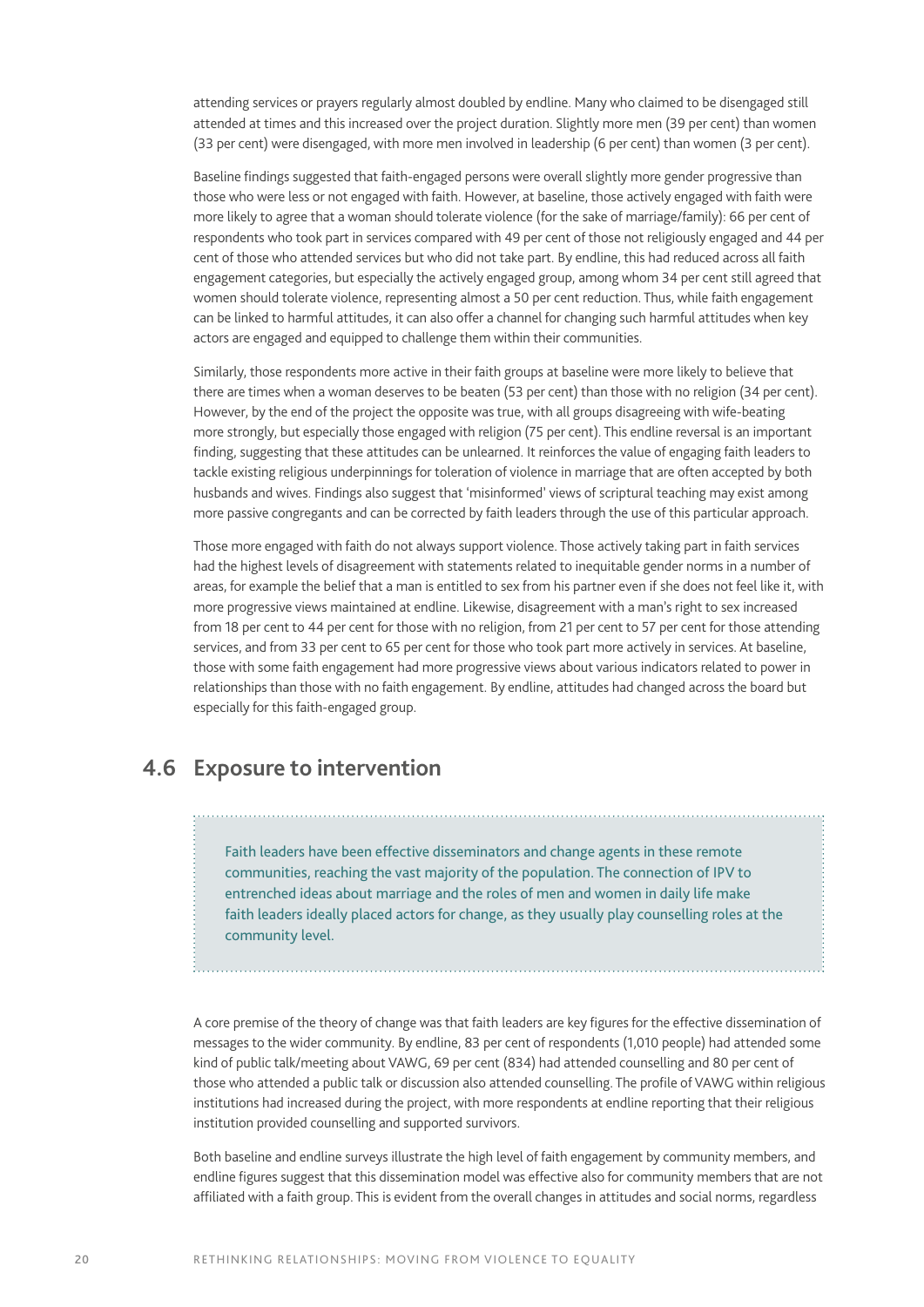of faith engagement. The project monitoring data indicates that both men and women in the community experienced high levels of repeated exposure to project activities, irrespective of their level of engagement with religious organisations.

Endline findings suggest a direct relationship between intervention exposure and change in attitudes. Respondents who attended counselling or a public talk/discussion had more gender equitable attitudes overall and less agreement with rape stigma than those who did not attend. Views about women tolerating IPV and not discussing it outside the family were significantly more positive among those who attended talks/counselling.

|                                                                                                              | <b>Attended</b><br>counselling? |           | <b>Attended public</b><br>talk or discussion? |           |
|--------------------------------------------------------------------------------------------------------------|---------------------------------|-----------|-----------------------------------------------|-----------|
| <b>Disagreement</b><br>(Higher per cent shows more equitable attitudes)                                      | <b>Yes</b>                      | <b>No</b> | <b>Yes</b>                                    | <b>No</b> |
| A woman should tolerate violence to keep her<br>family together                                              | 64%                             | 57%       | 64%                                           | 53%       |
| A man using violence against his wife is a private matter<br>that should not be discussed outside the couple | 68%                             | 62%       | 70%                                           | 50%       |
| If a man mistreats his wife, others outside the family<br>should intervene                                   | 16%                             | 13%       | 15%                                           | 15%       |
| There are times when a woman deserves to be beaten                                                           | 72%                             | 65%       | 73%                                           | 55%       |
| A man is entitled to sex from his partner even if she does<br>not feel like it                               | 60%                             | 45%       | 60%                                           | 32%       |

Almost all attitudes were more positive among those who had attended counselling and/or a public talk or discussion. While rates of perpetration or experience of IPV cannot be directly linked to engagement with project activities, it is notable to see how much violent behaviours have reduced. This suggests that targeted faith-based engagement in this context can reshape wider community norms.

## **4.7 Areas for further exploration**

At baseline, women tended to have more progressive attitudes than men on many indicators; however, at endline, smaller changes were often observed for women. This partially reflects the gender gap closure, with a bigger change for men bringing attitudes and beliefs to a similar level for men and women in the communities. At the same time, it shows that many women, even when holding influential positions, continue to internalise patterns of violent masculinity, patriarchal attitudes and the judgment of other women, perpetuating rape myths and survivor stigma. This is also reinforced in the qualitative findings, including with female faith leaders. This is an area that needs further exploration, especially in light of the relatively short timeframe of the intervention.

While significantly more survivors reported approaching faith leaders for support, it remains unclear how this increased their access to formal services and if it improved referral between faith leaders and other support services. It also raises questions about how sufficient quality of support can be ensured.

While many of the social norms explored are moving in the right direction, others still remain weighted towards harmful patterns and attitudes that are deeply entrenched in men and women and the relations between them. This project has made a promising start, particularly in influencing harmful behaviours, but has also highlighted various contradictions and even negative outcomes that need further understanding. For a critical mass to be built around violence prevention, continued work is required to sustainably transform both individual attitudes and social structures. This also highlights the need for longer-term interventions.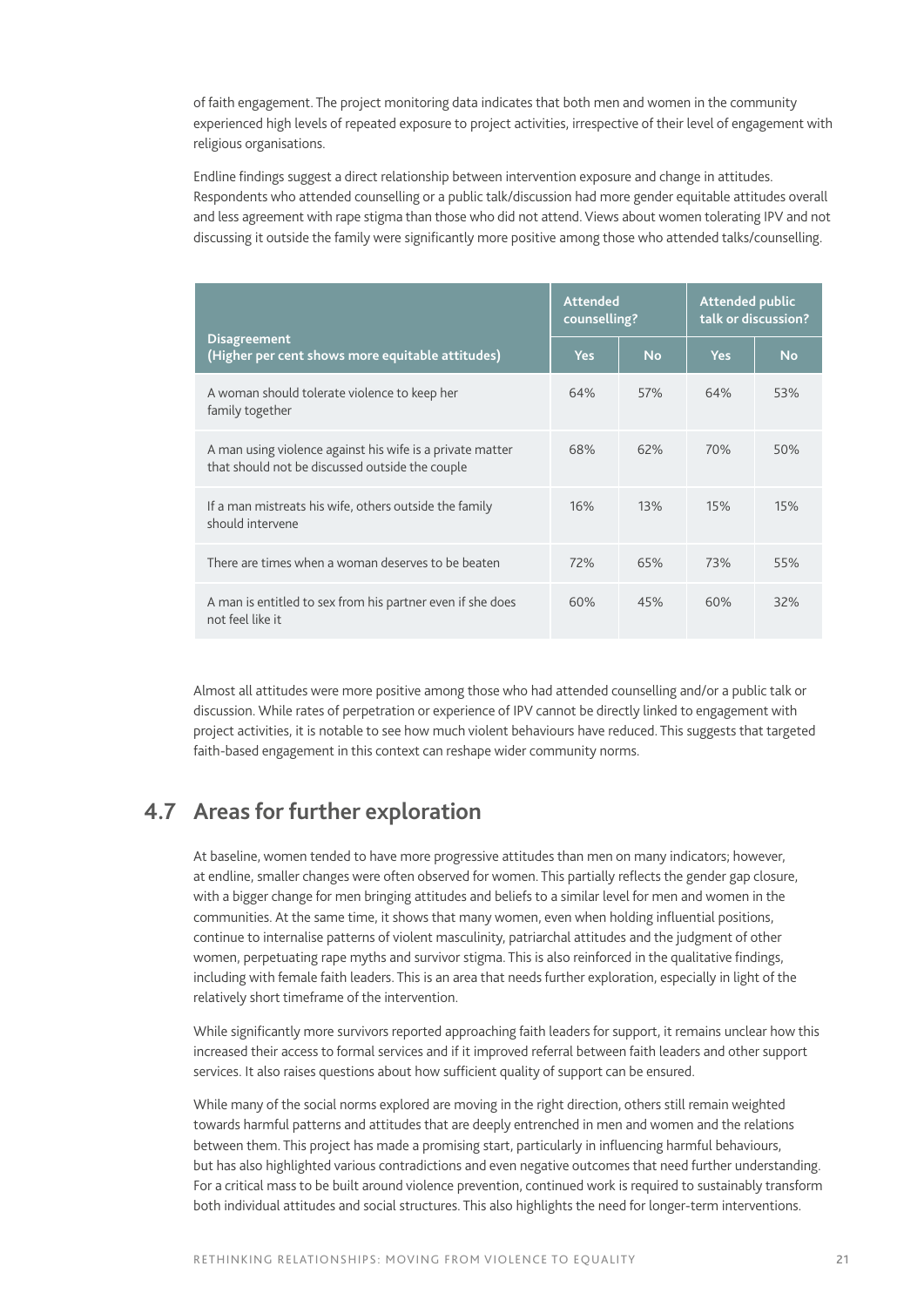## **5 CONCLUSION**

Various changes were observed across the 15 communities over the 24-month project time period. The data shows a considerable decline in all forms of IPV and NPSV, and more equitable gender attitudes and less tolerance for VAWG. Internal and external stigma for survivors has declined.

There was no comparison or control group and therefore we cannot be certain that the changes are solely attributable to the intervention. However, there are several reasons to be confident that the project has contributed to the positive outcomes observed. There were very high levels of repeated exposure to the intervention in the communities and improvements in attitudes were significantly more pronounced among those who had been involved in intervention activities. In the context of confined and relatively small communities, it is plausible that the impact of the intervention on those exposed to project activities had influenced the behaviour of those not directly exposed, where the normative environment has shifted, particularly around the acceptance of VAWG.

Minimal presence of other actors and institutions may have amplified the influence of faith in these settings and lends support to the value of engagement with faith actors in fragile and conflict-affected settings. The spaces of change, as defined in the theory of change, appear to be successful, reaching nearly two-thirds of the population, primarily in places of worship. When appropriately trained and equipped, faith leaders can be well placed to change attitudes, particularly towards IPV, due to faith discourses and institutions often playing a role in governing notions of marriage and family held at the community level.

One of the key aims of the project was to challenge harmful masculinities. By endline, substantial changes were observed in men's gendered attitudes, norms and practices. Changes in women's attitudes, however, particularly towards justification of violence and survivors' stigma, were less prominent and for some attitudes, no change was observed among women. Counterintuitively, women seem to hold on to harmful norms that perpetuate inequality and violence more than men. The intervention emphasis on harmful masculinities might have overlooked the role of women in contributing to change in patriarchal attitudes. A deeper understanding of how to deliberately target women's perpetuation of harmful norms remains important.



A Gender Champion in training. Photo: Prabu Deepan/Tearfund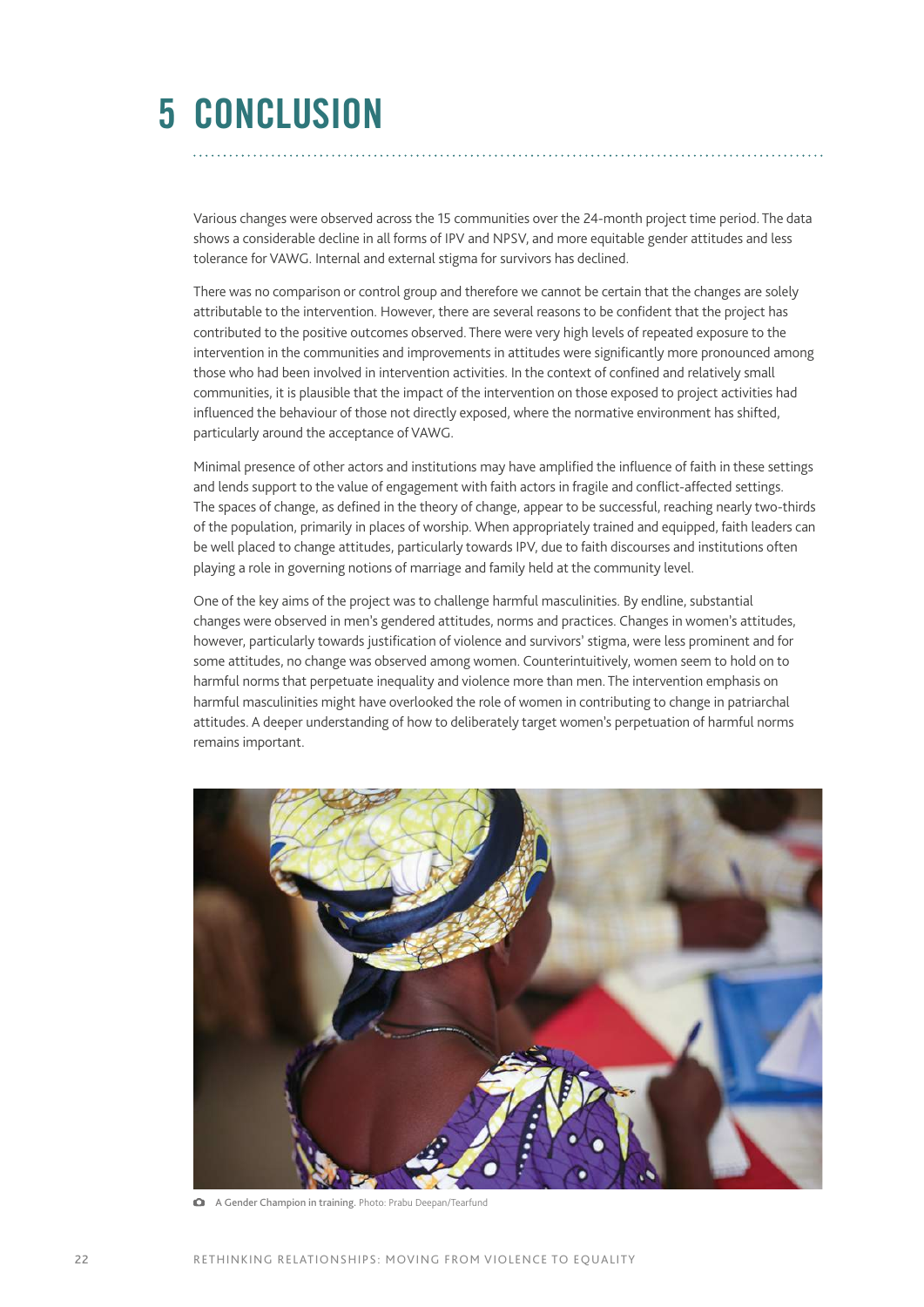In some cases, we observed that changes in attitudes were more significant than corresponding changes in behaviour. For example, in relation to gendered roles in the household, there were larger changes in attitudes towards men's and women's equal participation in chores than changes in the practice of shared tasks. In other cases, the change in behaviour was greater or clearer than the underlying attitudes, such as violence perpetuation and its justification in particular scenarios. Some findings were contradictory, such as the increase in external intervention in IPV situations, but at the same time an increased belief that violence should be managed within the family. This highlights the complexity of the normative environment and the need to intentionally identify and target the specific norms to be addressed in similar normative interventions.

Survivors are receiving more support from project actors and family, and internal stigma has reduced; however, some worrying beliefs and myths related to sexual violence remain rooted. This raises questions about the ability of project actors to provide the required level and quality of support in such contexts. Finally, despite a focus internationally and in DRC on existing violence perpetrated by militia and armed actors, evidence shows that IPV is overwhelmingly the main form of VAWG reported in these conflict-affected communities. Survivors of sexual abuse almost always know the perpetrator and therefore community-based interventions combining response and prevention are vital in all contexts and particularly in those affected by crisis.

### **RECOMMENDATIONS**

Based on the lessons learned from the intervention, the following recommendations are made:

- **• Recognise that even in conflict-affected communities, IPV is the most common form of VAWG.** Where sexual violence occurs, it is typically perpetrated by known persons rather than soldiers or militia. VAWG prevention interventions should be designed to reflect this.
- **• Engage faith leaders as active stakeholders in social norms approaches to address VAWG where faith is an important factor in society.** Working with faith leaders can help ensure that religious messaging challenges, rather than reinforces, entrenched harmful gender norms.
- **• Develop and support norm change interventions of sufficient duration and intensity.**  This project was able to achieve some normative change within 24 months, suggesting longer interventions are needed.
- **• Invest in holistic, multi-sectoral responses for survivors.** VAWG prevention interventions can help to promote supportive and non-stigmatising attitudes towards survivors in communities, but comprehensive support services for survivors are also essential and remain a significant challenge in resource-limited fragile settings.
- **• Engage whole communities, including men and boys as well as women and girls, and address harmful masculinities as part of VAWG prevention interventions.** This should include targeting young men whose attitudes are forming. Further research is needed on how to change women's internalised attitudes that justify violence and gender inequality.
- **• Use evidence-based approaches** in the process of adapting interventions to ensure that they are context-specific and relevant.
- **• Consider replicating, adapting and scaling up** this methodology in other settings where faith is influential in shaping attitudes, behaviours and gender norms.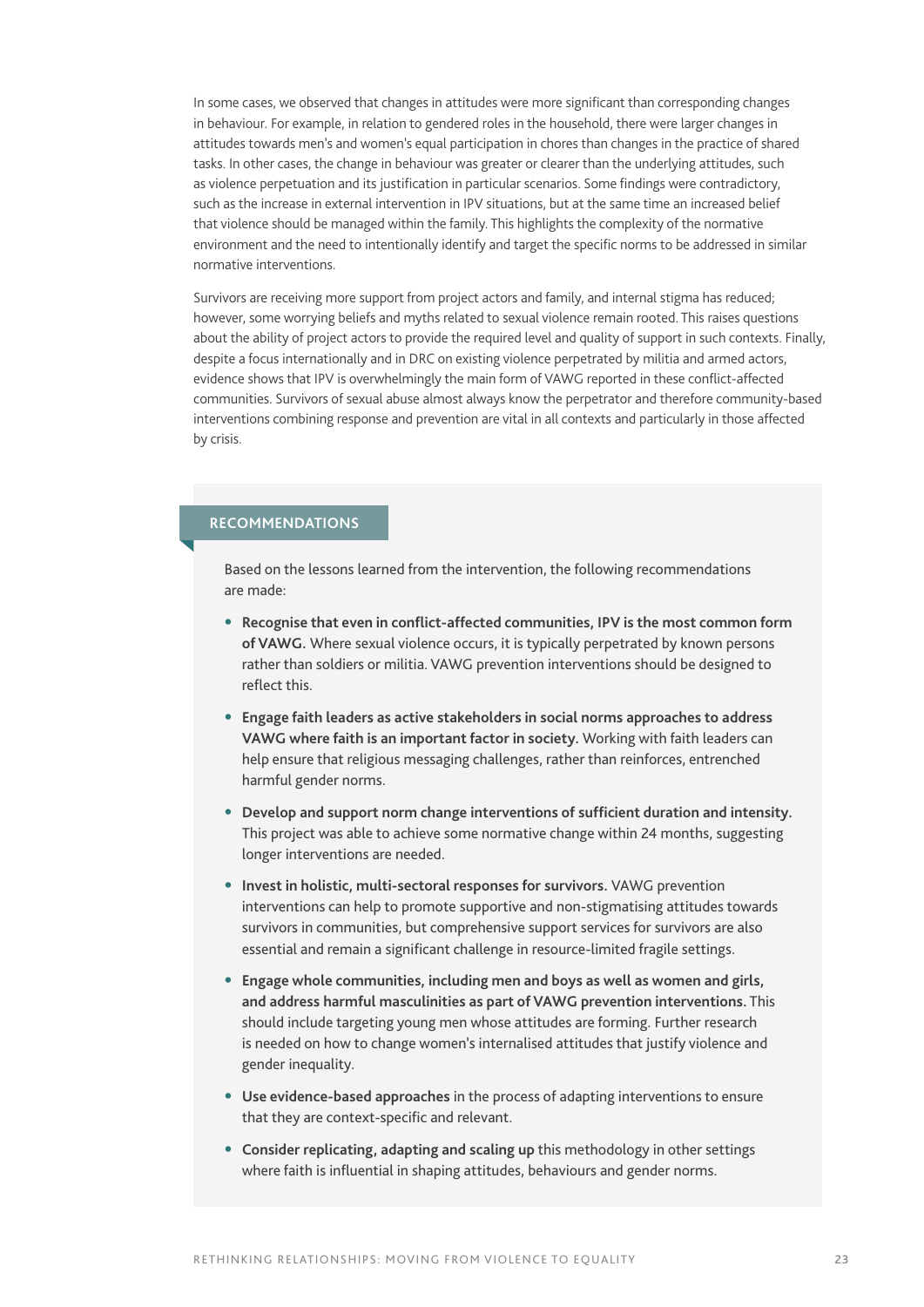NOTES